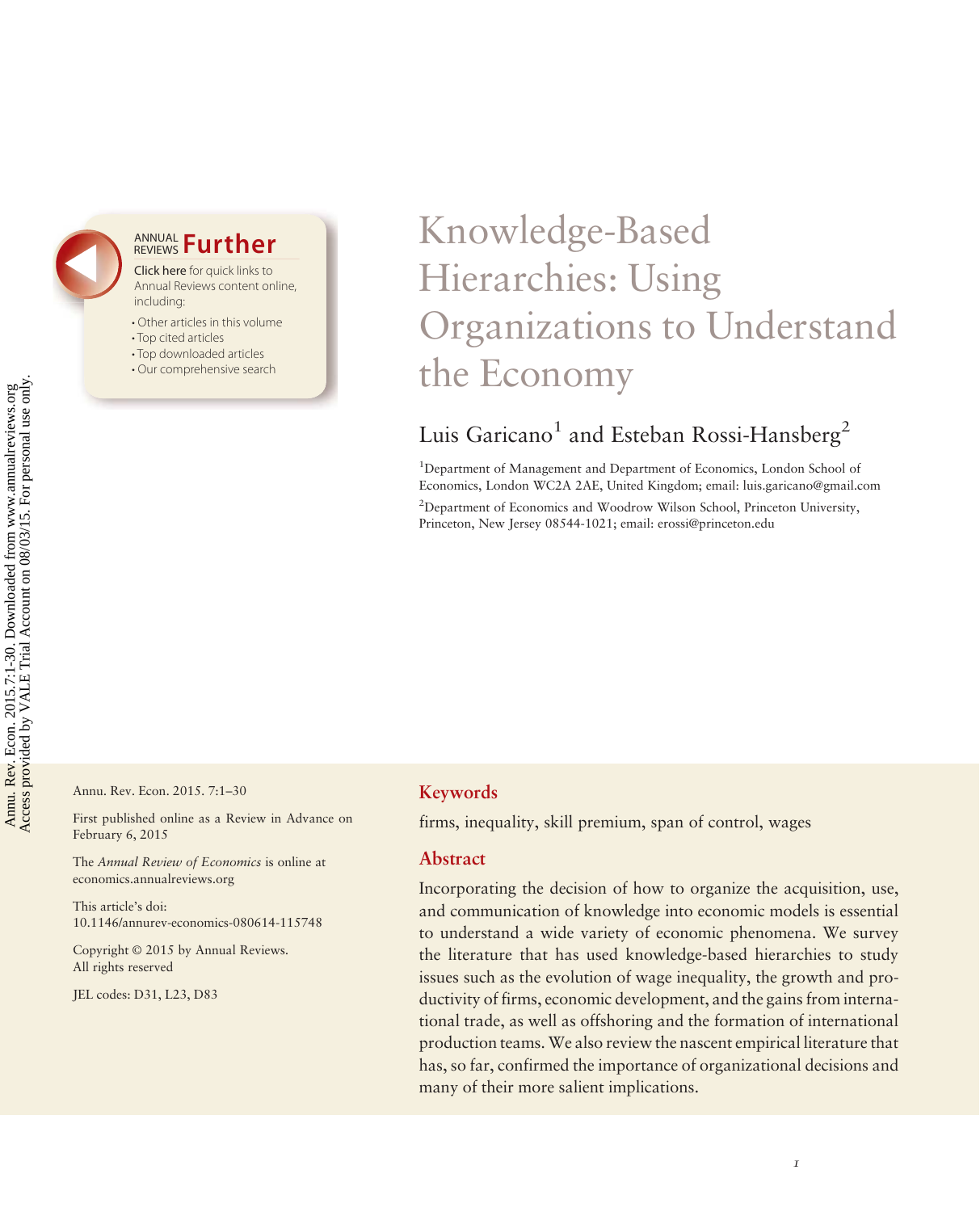#### 1. INTRODUCTION

Most human endeavors—from the construction of great infrastructure projects to the development of key ideas and innovations, even the production of a simple pencil (as in Friedman's famous example)—require the collaboration of teams of individuals. Understanding the organization of the skill, knowledge, and time of individuals into teams with common production goals is essential to comprehend virtually all human activities. However, most mainstream economic models still abstract from modeling the organizational problem that is necessarily embedded in any production process. Typically, these frameworks jump directly to the formulation of a production function that depends on total quantities of a predetermined and inflexible set of inputs. In this review, we argue that this simplification, although often practical, leaves important issues aside.

The importance of understanding organizations has been acknowledged at least since Knight's (1921) discussion of the role of managers in making decisions under uncertainty.<sup>1</sup> Some early attempts were made by Mayer (1960) and Ijiri & Simon (1964), who sought to explain the skewness in the distribution of pay and the firm size distribution. Team theory, following Radner (1993), examined the role of organizations as information processing devices: By processing information in parallel, hierarchy can reduce delay. Others, such as Geanakoplos & Milgrom (1991), studied decentralized resource allocation with limited information on unit costs. A line of research, following Calvo & Wellisz (1978), also investigated hierarchies in which managers at each level engaged in monitoring their subordinates. All these papers examine organization in isolation from the market and do not allow for the study of the interaction between organization and the economy, as they involve neither general equilibrium nor heterogeneity. Lucas (1978) and Rosen (1982) introduced models of equilibrium assignment and thus allowed for the joint study of the wage and firm size distribution.<sup>2</sup> Consequently, the literature on knowledge-based hierarchies that we and others have developed, and we review here, aims to incorporate organization into mainstream economics frameworks.

Knowledge is an indispensable input in production. So the ability to efficiently manage its acquisition, communication, and use is a determinant of the productive efficiency of an organization (e.g., a team, a firm, or even an economy as a whole). We conceptualize knowledge as the ability to solve the problems that naturally arise in any production process. The organizational problem arises because this knowledge is embedded in individuals who have limited time to work. Hence, although the knowledge they posses can be used repeatedly as an input in production, the individual who possesses it faces a time constraint that limits in practice how often this knowledge can be used. The theory of knowledge-based hierarchies recognizes that one way to relax this time constraint is to work in teams, in which less knowledgeable workers deal with routine production tasks, thereby economizing on the time of experts and allowing them to specialize in giving directions on the harder tasks. The organizational problem then becomes the problem of determining who knows what, who communicates with whom, and how many workers of each type are required to minimize the cost of producing a certain output. That is, it becomes the problem of determining how to use knowledge efficiently.

Because the organizational problem jointly optimizes the knowledge and number of members of a production team, it links the marginal return of a given worker to the characteristics of the other workers in his or her team, and more broadly to the distribution of knowledge and wages in the population. In fact, labor market and firm organization are two sides of the same coin. The link

<sup>&</sup>lt;sup>1</sup>Garicano & Van Zandt (2013) present a recent review of the literature on hierarchies.

<sup>2</sup> Prescott & Visscher (1980) and Prescott & Boyd (1987) also incorporate organizations into equilibrium models.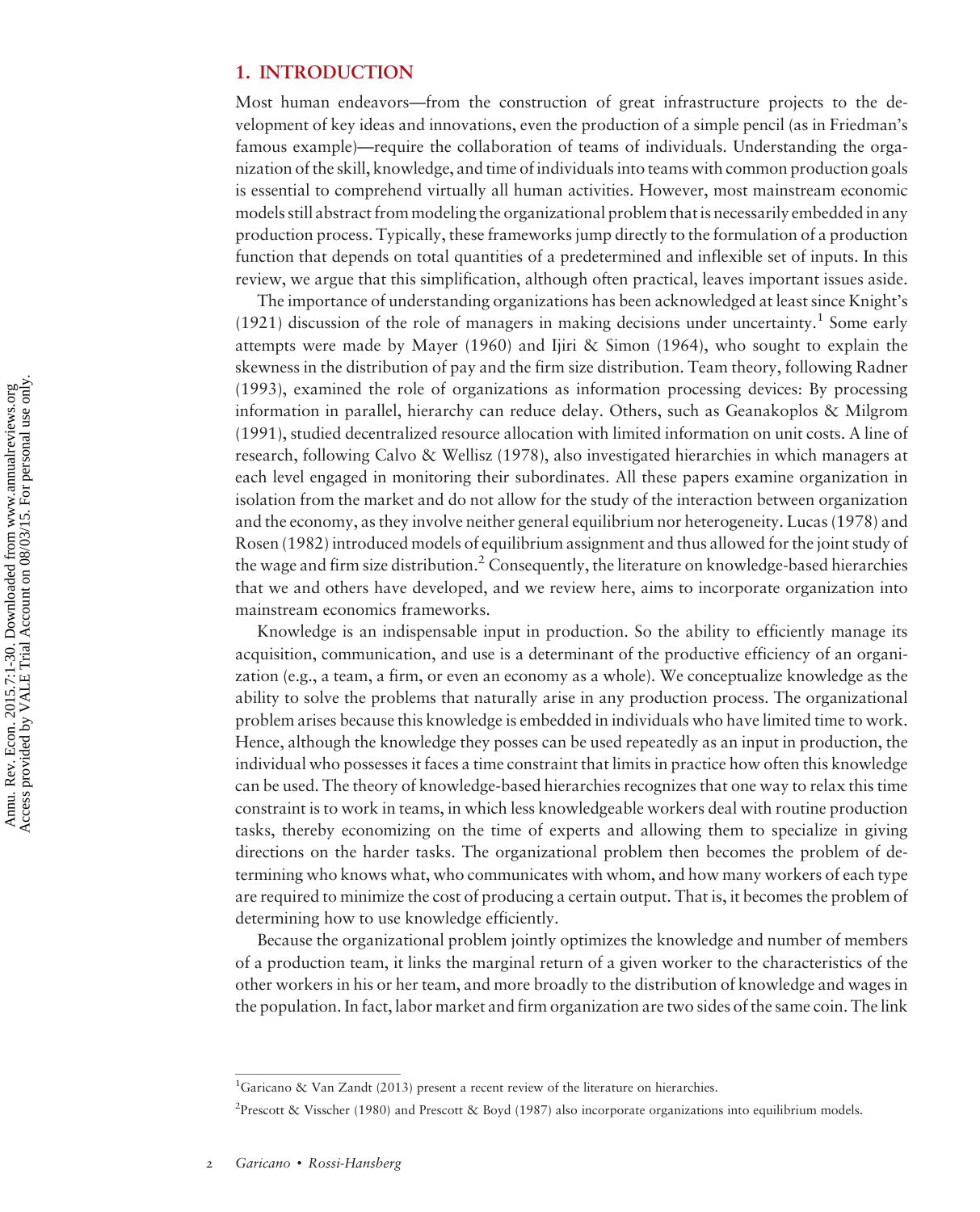between the two is the scale of operations effect, in which the marginal value of an agent's ability is given by the number of workers he or she manages. So one important application of the organizational problem described above is to understand the impact of economy-wide changes in technologies that affect the acquisition and communication of knowledge [information and communication technology (ICT)] on the distribution of wages in the economy.

Take, for example, the well-known fact of wage polarization. The labor literature has argued that, during the past few decades, inequality at the top of the wage distribution has increased dramatically, while it has concurrently declined at the bottom. Simple theories that explain increases in wage inequality as a result of increases in the price of skill have a hard time reconciling these facts. They are, however, easily rationalized by the theory of knowledge-based hierarchies as a result of large improvements in communication technology since the late 1980s. Better communication technology effectively relaxes the time constraint of experts by allowing them to deal with more tasks. This implies that less knowledgeable workers, who earn less, become less differentiated because the purpose of their knowledge is to relax a constraint that is now less binding. The result is that experts, the superstars of the knowledge economy, earn a lot more, whereas less knowledgeable workers become more equal as their knowledge becomes less useful. Moreover, communication technology allows superstars to leverage their expertise by hiring many workers who know little, thereby casting a shadow on the best workers who used to be the ones exclusively working with them. We call this the shadow of superstars.

In Section 2, we discuss this example in the context of the existing literature as way of motivation. The rest of this article presents a more systematic survey of the work that we and others have done to incorporate organizations into equilibrium frameworks as well as the application of these models to a variety of issues, including firm heterogeneity, economic development, and international trade and offshoring.

Thus, in Section 3, we introduce the basic technology for knowledge utilization that relies on the use of hierarchies. We capture the idea, best expressed by Demsetz (1988, p. 157), that "those who are to produce on the basis of this knowledge, but not be possessed of it themselves, must have their activities directed by those who possess (more of) the knowledge. Direction substitutes for education (that is, for the transfer of the knowledge)." Instead of educating all agents, which is very costly, those in production learn the most routine tasks and ask for directions whenever they need help on less routine tasks. We start by setting up such a model and by reviewing some of the basic results that carry on throughout.

Organizations can be introduced in either an economy in which agents are ex ante identical or one in which they are ex ante heterogeneous. We reserve the concept of skill (as opposed to knowledge) for an innate (or early acquired) exogenous individual characteristic. In frameworks in which agents are ex ante identical, skill is completely abstracted from. In models in which agents are ex ante heterogeneous, either skill can be synonymous with knowledge, when the acquisition of knowledge is not explicitly modeled, or it can determine the cost of acquiring knowledge, when knowledge acquisition is incorporated.

Knowledge-based hierarchies are efficient in either of these cases. When individuals are ex ante homogeneous, they increase the utilization rate of knowledge. All agents obtain identical utility, although they acquire different knowledge depending on their roles in the organization—wages just compensate workers for the cost of knowledge. But instead of having all production workers learn how to do something, most of them specialize in routine tasks, and only a few agents specialize in exceptions and communicate this specialized knowledge to producers as needed. This ex post heterogeneity is the outcome of the organizational problem. In Section 3, we review the basic frameworks that use homogeneous agents, starting from Garicano (2000), who sets up the basic technology and the circumstances under which knowledge-based hierarchies are optimal. We then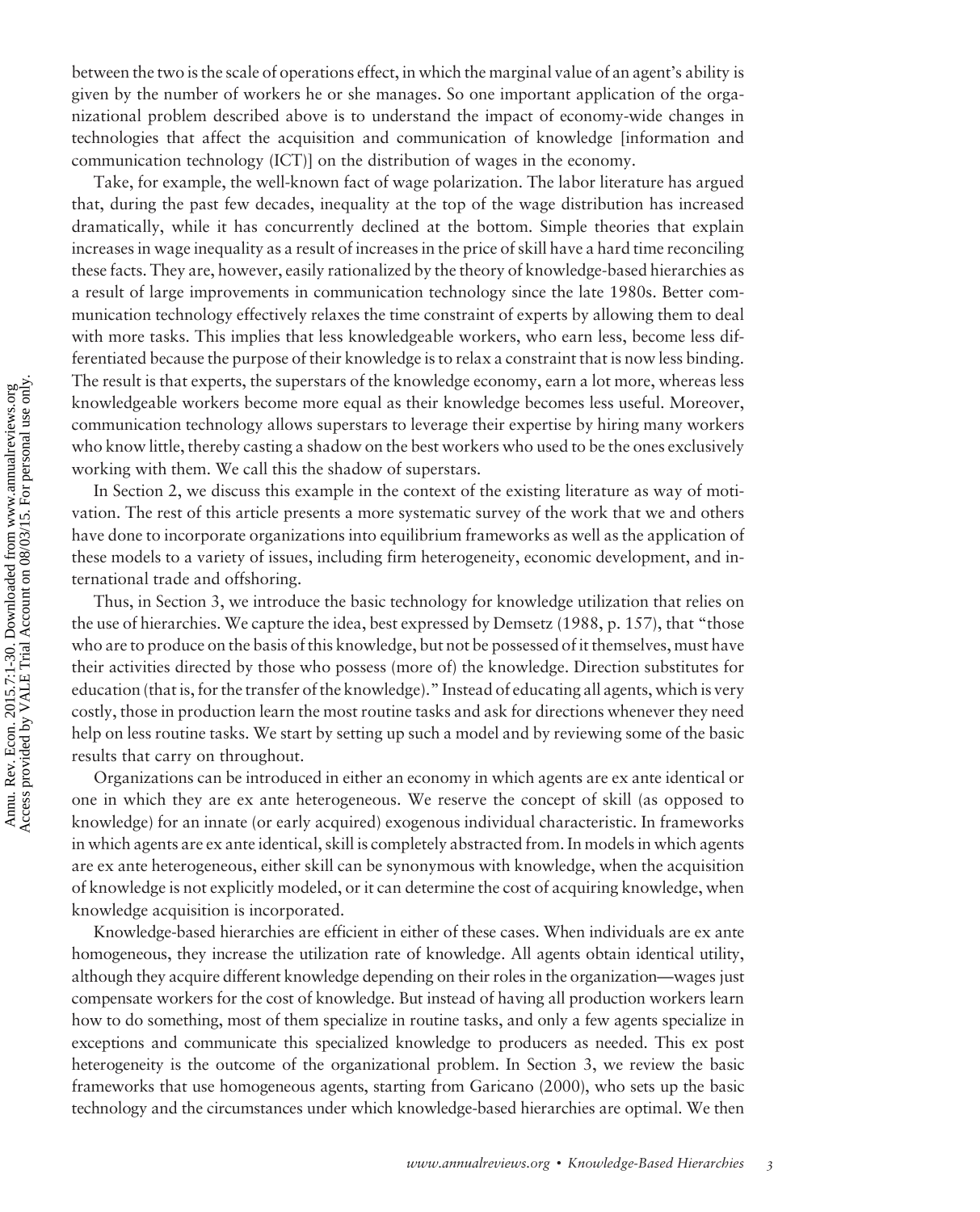discuss Caliendo & Rossi-Hansberg (2012), who embed this basic technology in a classic costminimization problem and then incorporate it into an equilibrium framework with heterogeneous firms.We finish Section 3 with a brief review of the dynamic problem in Garicano & Rossi-Hansberg (2012) of deciding when to exploit knowledge by using hierarchies to deepen knowledge in existing ideas, versus starting a new field, which requires discarding existing organizations.

In frameworks with ex ante heterogeneous agents, hierarchical organization also becomes a device to allocate heterogeneous agents into positions in which they can optimally leverage their skills. Hence, these models involve an assortative matching problem between agents with different skill levels. The wage function that results from this problem does not simply compensate agents for their cost of education, but it values the specific skills they possess relative to the rest of the individuals in the economy. As such, these frameworks can address the facts on the evolution of the labor market discussed above. Even though the resulting matching problem can be illuminating, it also comes at an analytical cost. So the benefits of using this variant of the framework certainly depend on the application one has in mind. In Section 4, we first discuss Garicano & Rossi-Hansberg (2004), who have ex ante heterogeneous skilled agents but only two layers and no investment in knowledge. We then proceed to discuss Garicano & Rossi-Hansberg (2006), who allow multiple layers, ex ante heterogeneity, and investment in knowledge. We conclude the section by studying the problems that appear when hierarchies operate in markets with doublesided asymmetric information, as in Fuchs et al. (2015).

In Section 5, we move on to applications of these frameworks that examine international trade and the international organization of production. In particular, we discuss how the gains from a trade liberalization are affected by the changes in organization they trigger. Because these changes in organization are mediated by the level of ICT, these technologies affect the gains from openness and the impact of international trade on wage distributions and firm productivity. We then turn to the implications of the theory of knowledge-based hierarchies on offshoring. Specifically, Antràs et al. (2006) show that the matching of individuals ininternational production teams can affect wages in countries with different skill distributions in ways that are consistent with the empirical evidence.

Section 6 describes the existing empirical work related to organization in knowledge-based hierarchies and its implications. One of the premises underlying the organizational problem is that the characteristics of production teams are not fixed or predetermined by some exogenous force but are active decisions by firms or market participants. As such, these decisions should change when, for example, firms decide to grow or shrink. Caliendo et al. (2015) show that, when French firms grow, wages at each layer react very differently depending on whether firms reorganize by adding new layers of management. Another central implication of the theories of knowledge-based hierarchies is that, within layers, more knowledgeable workers are matched with more knowledgeable managers, so more knowledgeable managers also lead larger teams. Garicano & Hubbard (2012) show that this is in fact the case in US law firms. We finish the review with Section 7, which points the reader to what we believe are good directions for further research.

#### 2. THE NEW ORGANIZATION OF WORK: WORKERS IN THE SHADOW OF SUPERSTARS

The distribution of wages and occupations has experienced dramatic changes over the past few decades.<sup>3</sup> In fact, the evolution of the wage structure provides us with a powerful tool to

<sup>&</sup>lt;sup>3</sup> Acemoglu & Autor (2011) present a systematic assessment of the main trends in the data and the existing attempts to explain them with a unified framework.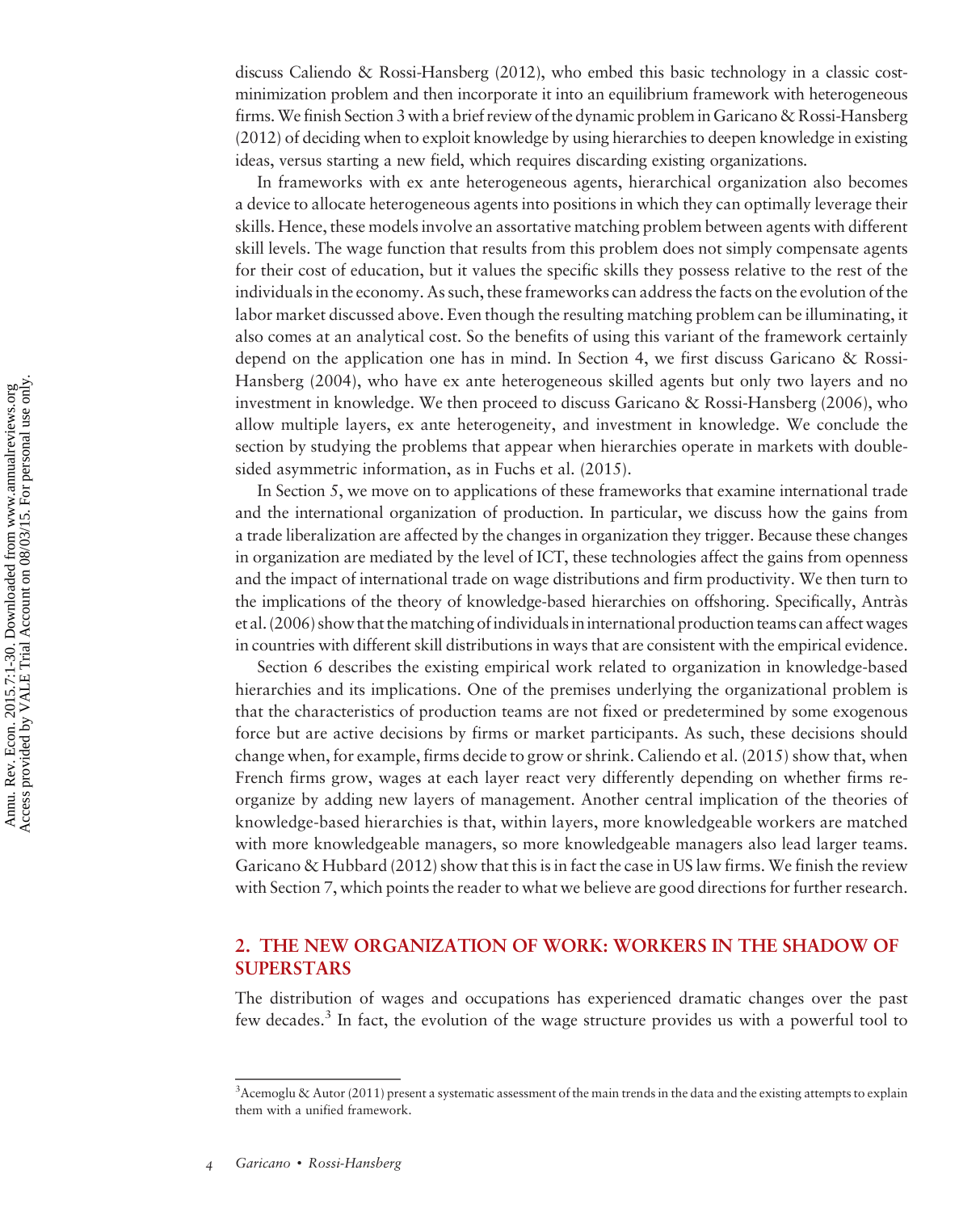discriminate between alternative theories about the fundamental forces driving changes in the labor market, as well as the way heterogeneous workers interact in the labor market.<sup>4</sup>

The first central fact is that there has been a clear increase in the skill premium for workers between 1973 and 2009. Furthermore, the increase is concentrated on highly educated workers. For less educated workers, the increase in the slope is small or perhaps reversed.

Beyond education, many other characteristics are important in determining the knowledge and skill levels of a worker. Perhaps the best measure of the marketable knowledge and skills of an agent is his or her wage. Hence, the labor literature has proposed the use of wage percentiles, summarizing workers'ranks in the overall distribution, as a measure of the rank of skill levels. The evidence shows that the winners from changes in the wage distribution between 1988 and 2008 were those in the bottom and top percentiles. The same was not true during the previous 14 years during which workers at the bottom of the distribution suffered important reductions in their wages. This phenomenon has been labeled wage polarization. The finding, together with the convexification of the relationship between wages and schooling, indicates that during the past three decades, the mechanism causing these changes must have affected workers in the middle of the skill (or knowledge) distribution negatively, whereas it should have affected other workers positively. Figure 1 show this unequivocally. After an initial increase, starting in 1986, inequality between the 50th and 10th percentile of the distribution has decreased slightly, while inequality in the top half of the distribution has increased markedly.<sup>5</sup>

Simple theories of changes in the return to skill will clearly fail to explain these facts. First, whatever theory one postulates to explain the evolution of the wage distribution needs to predict that the return to skill of workers with less units of skill behaves differently than that of workers with units of skill above the median. That is, we need a theory in which the price of a unit of skill depends on the number the individual possesses. Second, we need a theory in which the baseline wage increases, but the return to skill decreases for the bottom percentiles, whereas it increases for the top ones. Finally, the mechanism we propose has to be operative starting in the mid- to late 1980s, but not before.

The so-called canonical model explains the changes in the wage distribution as a race between technology and education [see the encyclopedic and informative book by Goldin & Katz (2009) for an account of many of these facts using this approach]. In this view, pioneered by Katz & Murphy (1992), as technology evolves, it progressively becomes more skill intensive (i.e., technological change is skill biased). This raises the return to skill as long as the increase in the supply of skilled workers does not compensate. In a series of influential papers, <sup>6</sup> Acemoglu gives precise conditions under which changes in technology will lead to an increase in the supply of workers without eliminating the increase in the returns to skill.

These explanations are successful in accounting for the increase in the skill premium in the past few decades. However, because they speak only about the price of a unit of skill, rather than the price of a unit of skill as a function of the number of units an individual possesses, they cannot account for the distinct behavior of the wage distribution for low-, medium-, and high-skill individuals.

<sup>4</sup> Katz & Murphy (1992), Acemoglu (1999), Autor et al. (2003, 2006, 2008), Lemieux (2006), and Acemoglu & Autor (2011) present all the key facts.

<sup>&</sup>lt;sup>5</sup>The figure relies on the Current Population Survey data for the US economy during the past few decades, as cleaned up and provided by David Autor.

<sup>6</sup> Acemoglu (2002) provides a nice survey of the skill-biased technological change literature.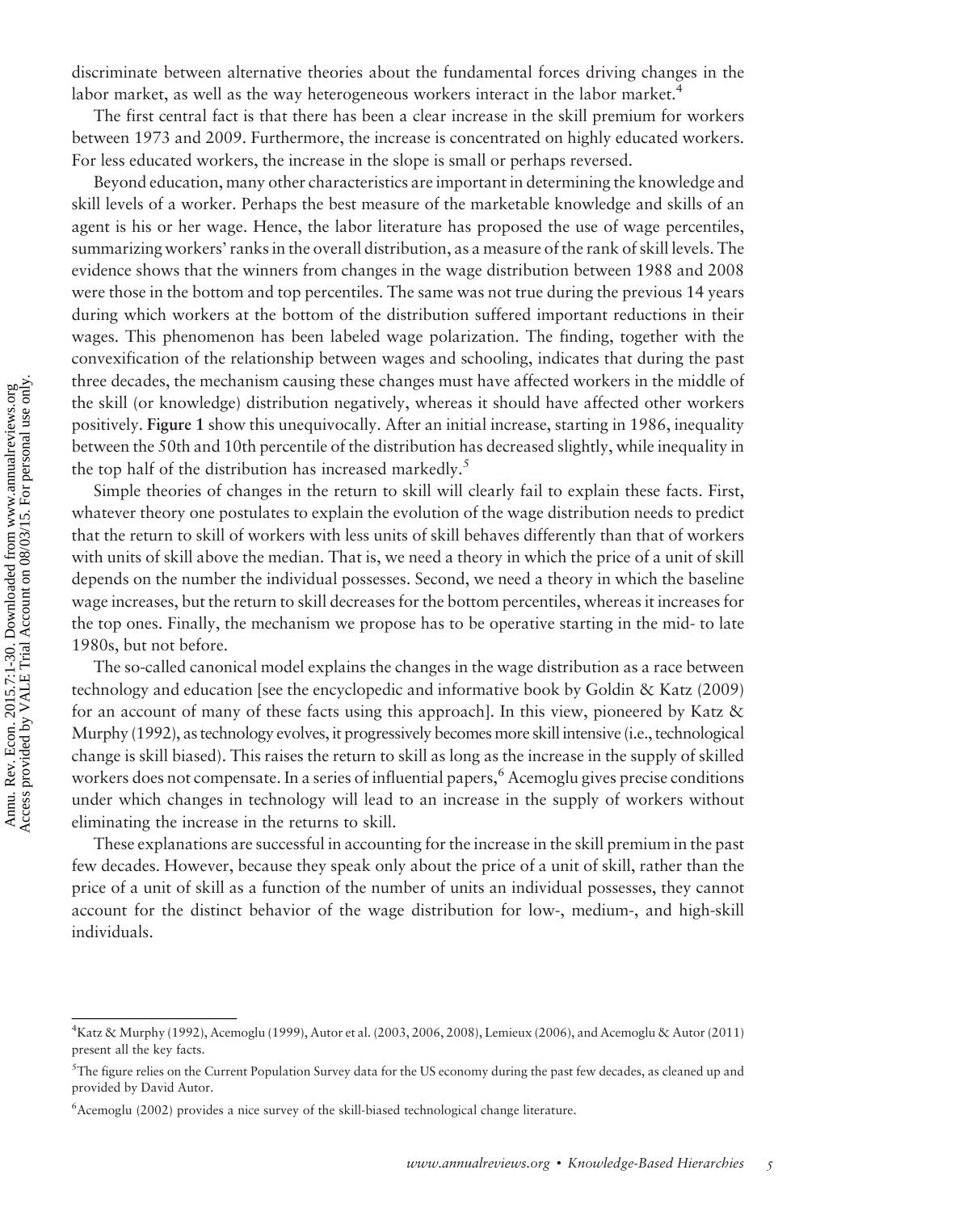

Polarization in wages, showing 90/50 and 50/10 wage inequality.

Clearly, the salient fact in Figure 1 cannot safely be ignored, so the literature has evolved to develop explanations that point to a different evolution of the price of skill across individuals. Two such explanations have been developed. First, there is the task-based approach initially proposed by Autor et al. (2003, 2006) and forcefully pushed as the central explanation of these facts by Acemoglu & Autor (2011). Second, there are theories emphasizing the returns to managerial activities, such as those by Gabaix & Landier (2008) and initially by Lucas (1978) and Rosen (1982). The latter set of papers includes theories of organization, so we discuss them more fully below. Here, we note only that they fail to account for the behavior of the returns to skill for workers with low levels of skill. That is, these are theories that explain how changes in technology have increased the returns to managers but cannot explain why they have decreased the returns to skill at the bottom of the distribution. As such, these theories are interesting as explanations of the emergence of superstar earners (Rosen 1981) but not as explanations of the shadow they seem to have cast on medium-skill workers.

The task-based explanation is the best known explanation of these patterns. These theories do not introduce organization explicitly. They postulate a structure of substitution between distinct tasks in the production process and exploit it to generate complementarity between tasks. A reduction in the cost of producing computers, for example, will reduce the need of some tasks in favor of others depending on the postulated substitution patterns assumed in the production function. A production function with constant elasticity of substitution between tasks, with a nesting structure that makes capital and routine tasks highly substitutable, is common.

One advantage of this approach is that the elasticities of substitution in the production function can be estimated. Harder to estimate and specify is the nesting structure between different tasks and factors in the production function, not to mention the arbitrariness in defining the relevant tasks to include in the production function. A standard story in this literature is that the decline in the cost of capital equipment has decreased the price of routine tasks that are highly substitutable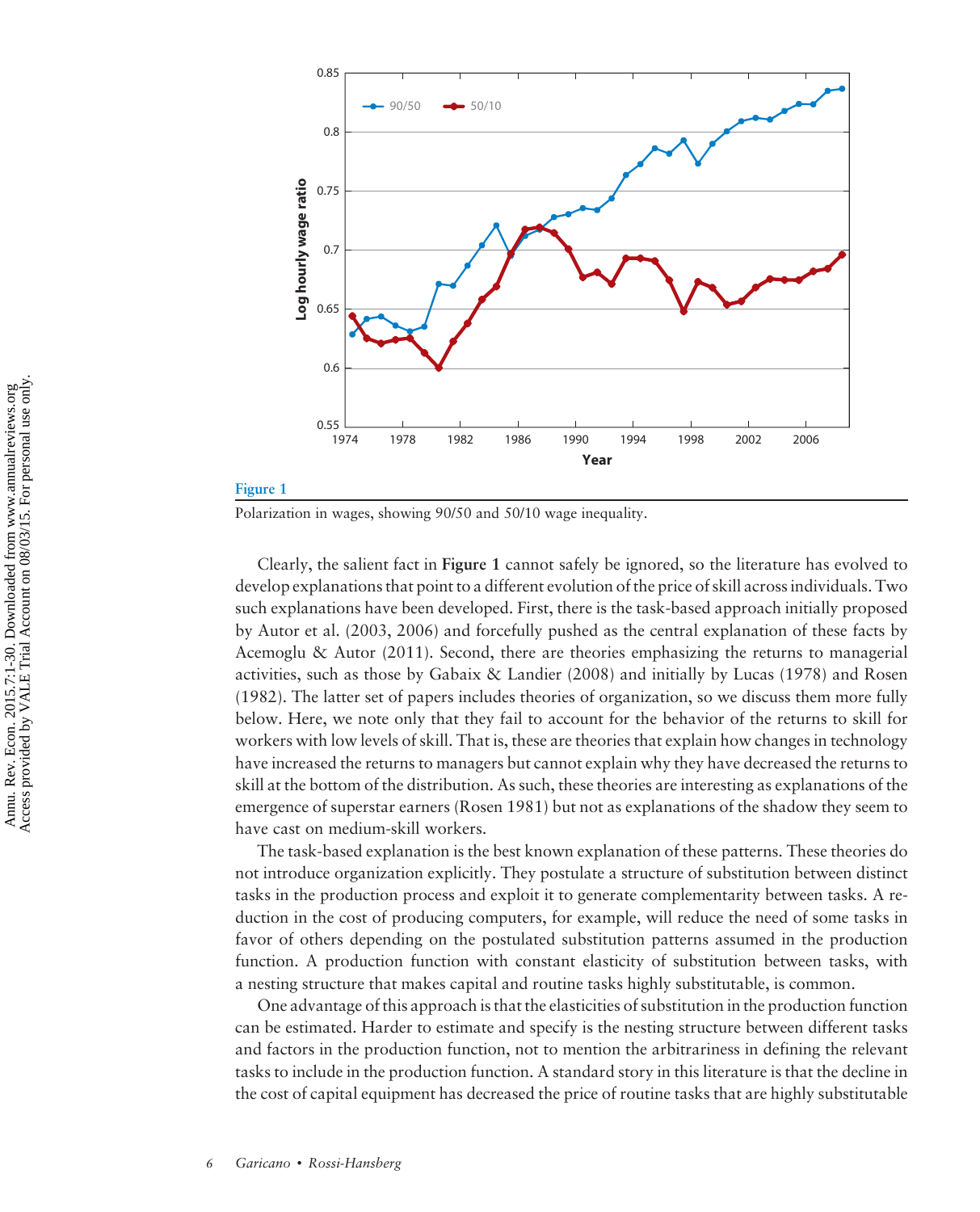with this form of capital. In contrast, analytic and manual tasks are less substitutable, so the improvement in technology leads to higher demand and higher employment of workers performing those tasks.

A similar story can be told to explain the impact of offshoring. The tasks that are easily offshored are the ones that can be specified in a set of well-defined rules. These are again the routine tasks done by workers in the middle of the wage distribution. The result is wage and employment polarization, as illustrated in Figure 1.

The organization-based explanation of these facts that we propose does not contradict this task-based approach. It is, to some extent, a distinct specification of the task-based approach in which tasks are hierarchical and the production function that links the different tasks is based on an explicit organizational problem. The flexible hierarchical nature of this theory has the potential to explain the set of distinct inputs used in production as well as their characteristics. Thus, it can explain, for example, why the medium-skill agents are the ones who have lost in the past few decades. Other task-based approaches also link these losses to agents specializing in routine tasks but do not explain why these are the agents with intermediate incomes. In that sense, in the theories reviewed by Acemoglu & Autor (2011), the fact that medium-skill agents are in the shadow of superstars is hardwired in the theory, not endogenous to the evolution of the economy. Furthermore, because the theory of knowledge-based hierarchies provides an explicit organizational theory, it can distinguish in a precise way between different types of ICT changes and can explain their distinct effects on workers' returns and firm performance.

#### 2.1. Superstar Managers and Increases in the Scale of Operations

A well-known explanation for the increasing concentration of rewards at the top of the earnings distribution has to do with the increase in the effective market size of top talent: the scale of operations effect.<sup>7</sup> The idea is that a good decision by a better manager increases the productivity of all of his or her subordinates. As Rosen (1982) argues, a good soldier is useless in the wrong war. In this context, large returns to talent can be generated by the competition for better managers between organizations that can leverage the manager's knowledge by assigning him or her large teams. This argument can explain the phenomenon of superstar pay. As first pointed out byManne (1965), a better concert pianist has higher earnings not only because consumers are willing to pay more for better performances, but also because he or she plays in larger halls.<sup>8</sup>

The first formal treatment that tries to capture these arguments is provided by Lucas (1978). Lucas's (1978, p. 510) starting point is Manne's (1965) suggestion that "observed size distribution is a solution to the problem: allocate productive factors over managers of different ability so as to maximize output." Lucas solves exactly that problem. He departs minimally from the neoclassical production model in that, essentially, a manager is required to run a firm formed by a set of undifferentiated workers and capital. A manager with skill  $\alpha$  uses labor *n* to produce  $\alpha f(n)$  units of

 $^7$ Mayer (1960) provides the first account of this effect. Chandler (1977) offers a historical account of the growth of scale in the US corporation since the end of the nineteenth century and the appearance of hierarchy, which he argues substituted for the old dominance of the market.

<sup>8</sup> Rosen's (1981) superstar model provides a formal model and a complete analysis of this scale of resources effects in the labor market. Even a top economist, who would be laboring in obscurity, can become an overnight star selling books worldwide thanks to the reach of information technology. This can happen even to economists who do not appear to believe in the importance of this mechanism, such as Piketty (2014).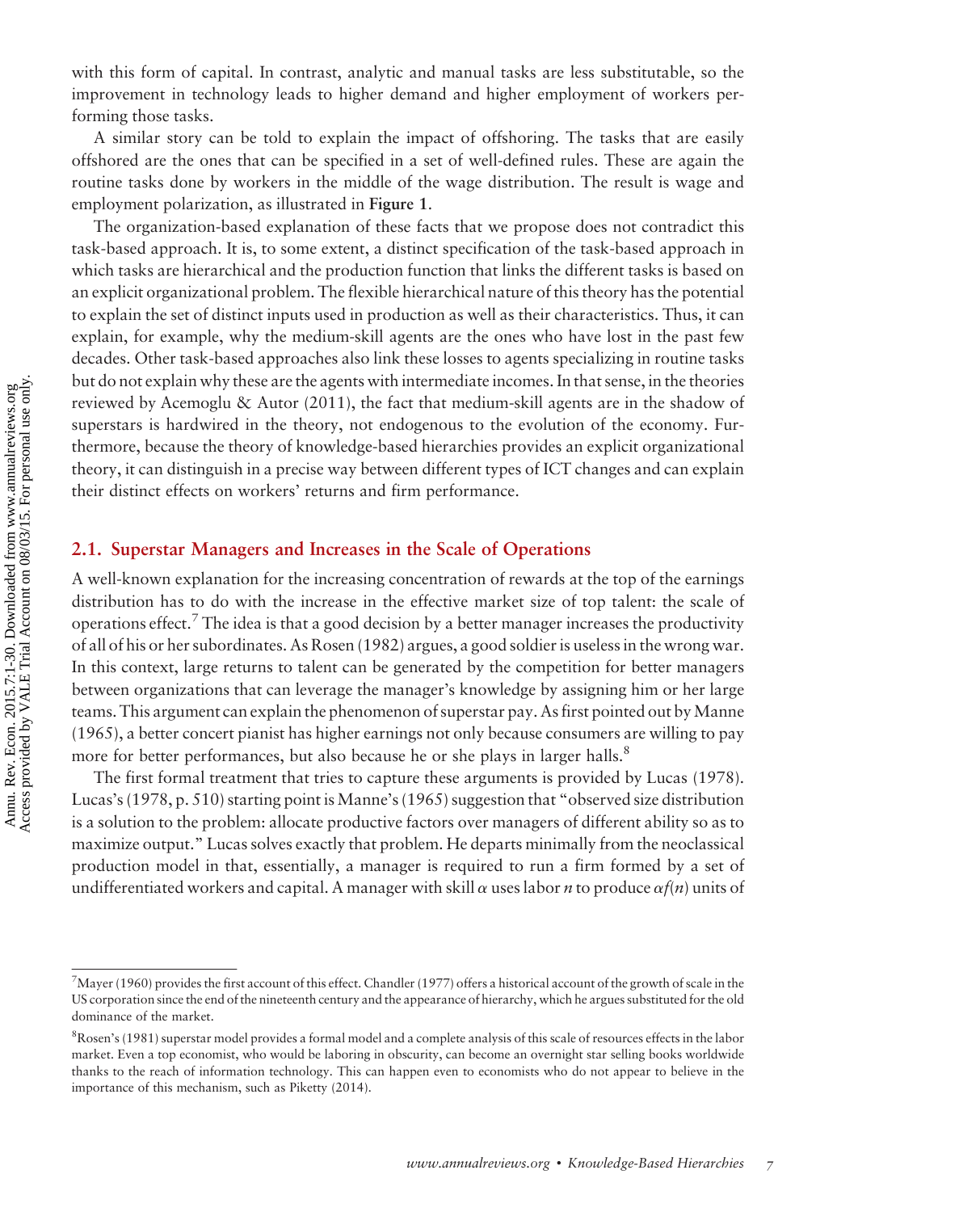output.<sup>9</sup> Lucas's aim is not so much to have a theory of organization, but to have a theory of why organization matters.

This model generates a superstar effect for the best managers through increases in the scale of operations effects as a result of drops in coordination or communication costs. To see this, let  $f(n) = \alpha n^{\theta}$ , where  $\theta$  governs the decreasing returns that result from larger spans of control. As illustrated in Figure 2, an increase in  $\theta$  leads each entrepreneur to want a larger team so that  $n(\alpha)$ shifts upward. As a result, equilibrium requires that both the equilibrium worker's wage,  $w$ , and the cutoff skill between workers and managers,  $\alpha^*$ , move upward, to  $u'$  and  $\alpha^{*'}$ . The top managers can command potentially very large teams, so the marginal value of skill  $[f(n(\alpha))]$  at that high point in the distribution can be very large. Thus, competition for those top managers can lead to very high earnings—the managerial earnings function, R, becomes steeper as technology increases the marginal returns to managerial skill.

In contrast, as a result of the technological change, nothing happens to wage inequality among workers, because there is none. In this model, what is good for managers is also good for workers, who uniformly earn more (with the potential exception of managers who change occupation and become workers). That is, in this model, superstars cast no shadow.

For wage inequality among workers to exist, we need to model how their skill matters. Rosen (1982) develops a model of hierarchy in which managers increase the productivity of the team, like in Lucas (1978), but they also need to spend time supervising each worker. In this model, worker skill (and not just manager skill) matters, and under constant returns to scale, it enters in efficiency units. Thus, managers here care not about the specific characteristics of each worker, but only about the aggregate amount of skills they hire. In this respect, Rosen shows that this technology can be seen as a generalization of Lucas's technology (Rosen also has a multilayer hierarchy). Namely, one obtains  $y = \alpha f(Q)$ , where now Q is the total number of efficiency units of labor supervised by a manager with skill  $\alpha$ .

Assume again that  $f(Q) = Q^{\theta}$ . Figure 3 illustrates the impact of an increase in  $\theta$ . As a result of this technological change, which increases the effect of scale, all managers supervise a larger team in terms of Q.Moreover, the price of skillincreases (as the demand forit goes up), and thusinequalityin differences (although not in ratios, unlike in the empirical evidence) among workers increases. All workers benefit from the new technology, so, as in Lucas (1978), superstars cast a light, not a shadow, on others.

Can these types of models explain the patterns of earnings at the top of the distribution? Gabaix & Landier (2008) develop and calibrate a version of these superstar models of Lucas and Rosen, relying on extreme value theory, in which the production of the firm is the product of talent and firm size, as measured by the market value of the firm. The key implications of their model are that CEO pay is proportional to firm size, both cross sectionally and longitudinally, and that, for a given firm size, CEO pay varies with median firm size across countries. Their empirical evidence is consistent with the model. They find that the firm's market value is correlated with CEO pay in the cross section.Most strikingly, in the time series, they show that managerial compensation is almost perfectly correlated with mean market capitalization.

Can these scale theories account for the evolution of pay in the rest of the distribution? The answer is clearly no. In Lucas (1978), all workers gain, but there is no inequality among workers. The assumption in Rosen's (1982) model that workers are perfect substitutes (only total skill matters) implies, counterfactually, that in equilibrium managers are indifferent between working with a few relatively skilled workers and working with many unskilled workers. Hence, assignment patterns between individual managers and workers are indeterminate. Crucially, this

<sup>&</sup>lt;sup>9</sup>In the original formulation of Lucas (1978), *n* refers to labor per unit of capital.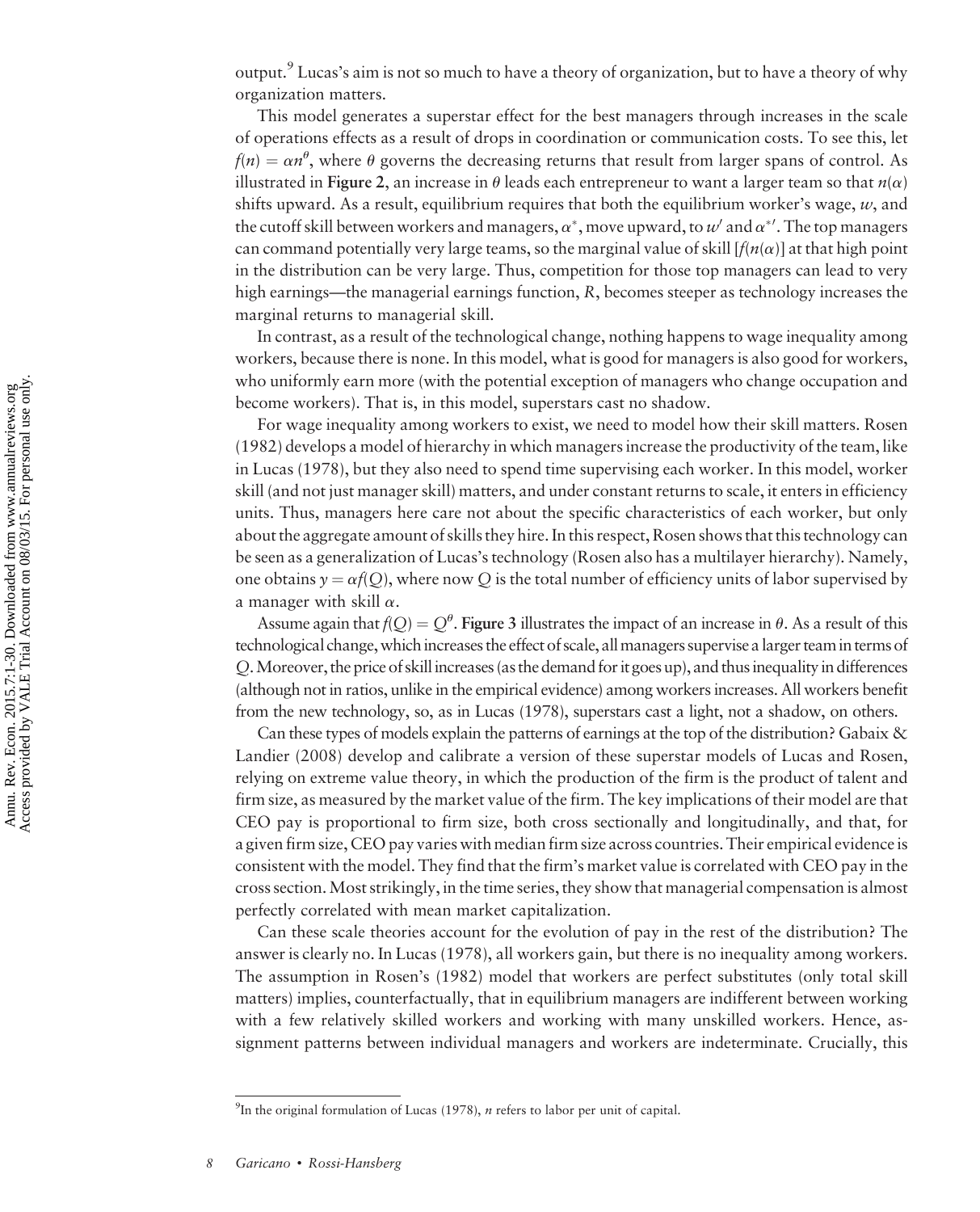

#### Figure 2

Hierarchy and inequality when worker skill is irrelevant (Lucas 1978).

substitutability also means that the price of skill moves in a uniform direction for all agents, in the face of an increase in the scale of operations effect. This implication is clearly counterfactual given the evidence in Figure 1 and motivates a model in which the units of knowledge possessed by workers with different levels of knowledge are not perfect substitutes.

#### 2.2. Workers in the Shadow of Superstars

Work involves solving problems. Confronting a hard problem requires a sufficiently knowledgeable worker. Multiple less knowledgeable workers will not solve the problem if none of them



#### Figure 3

Hierarchy and inequality when only total efficiency units matter (Rosen 1982).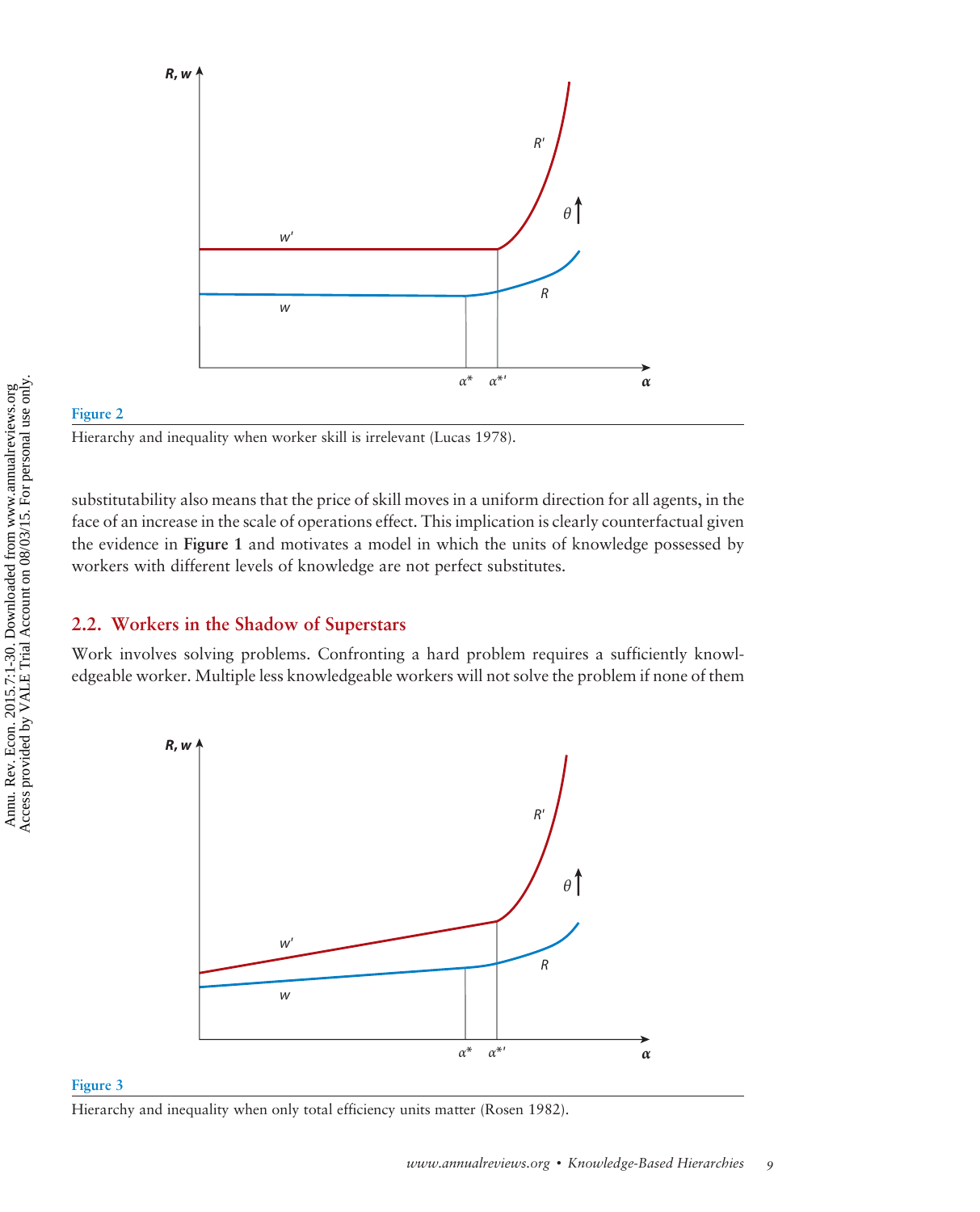knows the answer. In this sense, the basic nature of knowledge implies its imperfect substitutability across heterogeneous individuals. If one worker on his or her own does not know how to program a robot, a team of 10 similar workers will also fail.

This type of problem solving production function was proposed by Garicano (2000). He shows that, if matching problems to solutions is hard,<sup>10</sup> it leads to a knowledge-based hierarchy. Garicano & Rossi-Hansberg (2004, 2006) embed the model of knowledge-based hierarchies in Garicano (2000) in a context in which workers have heterogeneous skill, like in Lucas (1978). In this model, workers are involved in production and managers in problem solving. The key difference is that the production function displays complementarities: Workers benefit from having good managers (they solve more problems and make their own time more productive), and managers benefit from having good workers (they need less help and allow managers to have a larger team). Thus, like in Lucas, manager skill determines the productivity of the team. Unlike in that work, here worker skill determines a manager's team size. The result is an equilibrium that exhibits positive one-to-many sorting between managers and workers.

In our model, because worker skill affects the scale of operations, the same mechanism that drives increasing inequality at the top reduces inequality at the bottom. Namely, superstars cast a shadow on workers, particularly on the ones that barely fail to become managers. To understand this, we note that increases in the scale of operations are direct, through the mechanism proposed by Lucas, the return to skill for managers. The marginal value of managerial skill is team size, and thus any mechanism that increases team size necessarily also increases the marginal return to skill. The result, as discussed above, is wage inequality among managers and the concentration of rewards at the very top. It also makes it more demanding to be a manager (raises the required cutoff), further contributing to the inequality between workers and managers.

The main novelty concerns inequality among workers. In a small-scale world, a good worker is managed by a much better manager than is a bad worker. The marginal product of the good worker is consequently much higher. In a world with large teams, workers are matched with only the best managers, which are similarly skilled, resulting in smaller differences in their marginal product. Hence, as the scale of operations increases, the marginal productivity of differently skilled workers becomes more homogeneous, so the inequality between them declines.

An example may help. Think of a world with very small firms. The best managers, for example, Steve Jobs or Alfred Sloan, run small workshops. They match with the best worker in the economy and produce the best products. Now pick up a worker who is only marginally worse. This worker is assigned to a worse manager, and together they make worse (or fewer) products. Thus, the worker's marginal product is much lower. Now increase the scale of operations so that Jobs or Sloan manage both workers. In this new world, the marginal product of both workers is differentiated only by their talent, not by the talent of their boss. The difference between them is smaller, so wage inequality is lower. In relative terms, the better worker loses from the enlarged shadow of the superstars.

Figure 4 illustrates the patterns of wage inequality that follow from an increase in the scale of operations (in this model, a decrease in  $h$ , which parameterizes communication costs, as explained in detail in the next section). Managers, like in Lucas (1978), experience a superstar effect. Workers are now matched with a smaller range of managers and experience a reduction in inequality among them. Also, note the kink in the graph. It implies that the middle classes, the mid-skilled types, could

<sup>&</sup>lt;sup>10</sup>That is, workers "don't know what they don't know." When an agent sees a problem that he or she cannot solve, the agent only knows that he or she does not know the solution.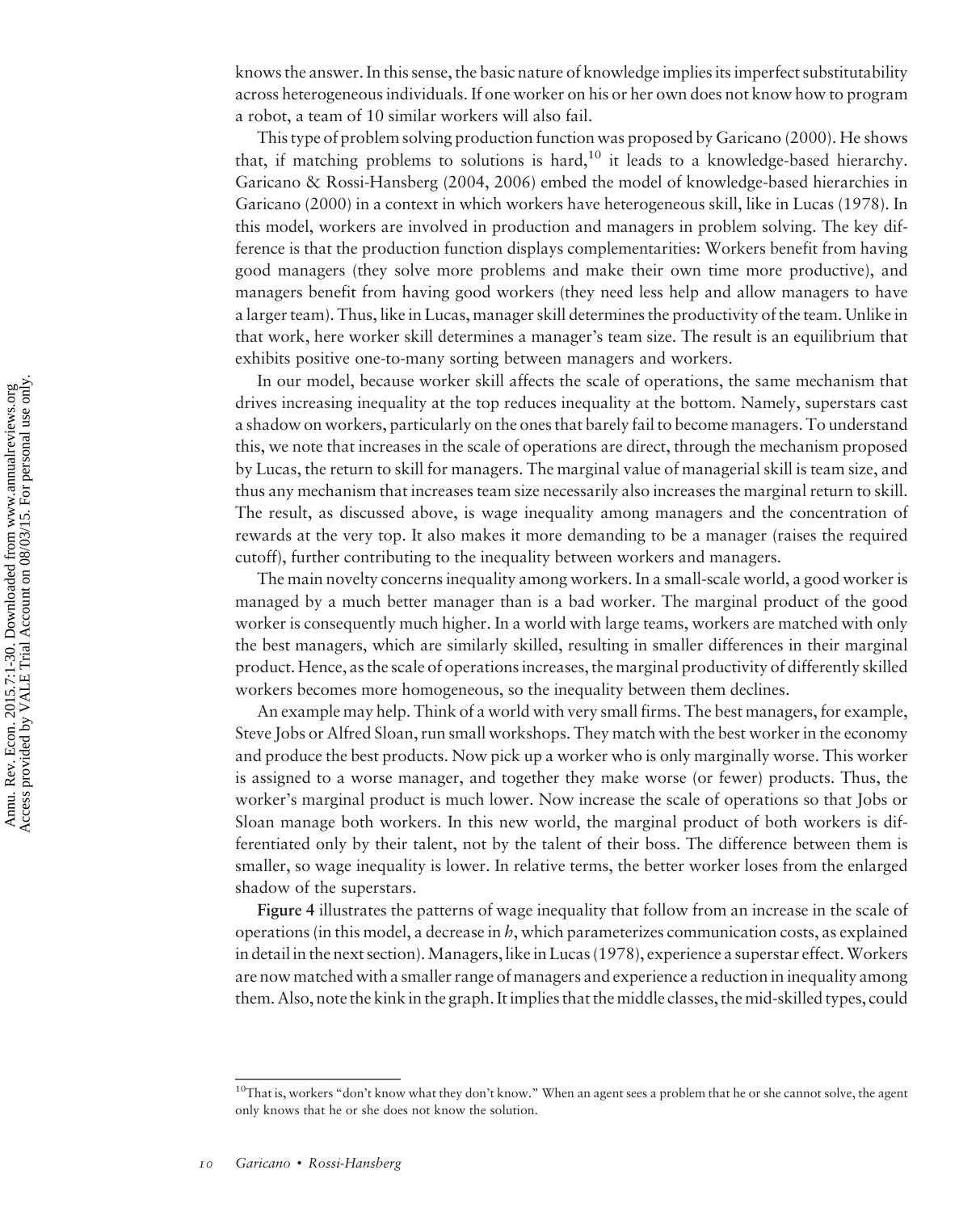

#### Figure 4

Hierarchy and inequality in Garicano & Rossi-Hansberg (2004).

actually be worse off in levels, not only in relative terms, as a result of the technological change, which is exactly what happened in the past few decades, as shown above.<sup>11</sup>

Under what conditions will this mechanism be operational? Essentially, when better workers allow managers to lead larger teams. This requires a production function in which managers' and workers' skills are complementary so that positive sorting follows, one with asymmetric skill sensitivity like in Kremer & Maskin (1996), in which workers of different skills are not perfect substitutes for one another, as well as scale effects like in Lucas (1978). As discussed next, knowledge-based hierarchies have precisely these characteristics: Production takes place in teams, as problems are solved either by workers or by their managers (management by exception); there is positive sorting because more skilled workers ask harder questions and thus require more knowledgeable managers; there are also scale effects as better workers use up less of their managers' time and thus allow for larger teams; and stratified sorting equilibria naturally result.

We move next to the formal part of our review, in which we set up and solve these types of problem solving production function, derive its properties, and show a variety of formulations and applications. We come back to the issues of inequality, with more formal treatments of the ideas above, in Section 4.

#### 3. ORGANIZATION WITH EX ANTE HOMOGENEOUS WORKERS

#### 3.1. The Basic Model of Knowledge-Based Hierarchies

We start by developing a basic model of an economy in which ex ante identical agents acquire knowledge and select into different roles in the organization. Because all agents are identical before they acquire an education, they obtain the same utility independently of their final knowledge acquisition and level in the hierarchy. Thus, this model without ex ante heterogeneity is inadequate to talk about heterogeneous welfare effects but allows us to study the structure of the hierarchy and

 $11$ We develop this model formally below and generalize it along multiple dimensions, including introducing several layers.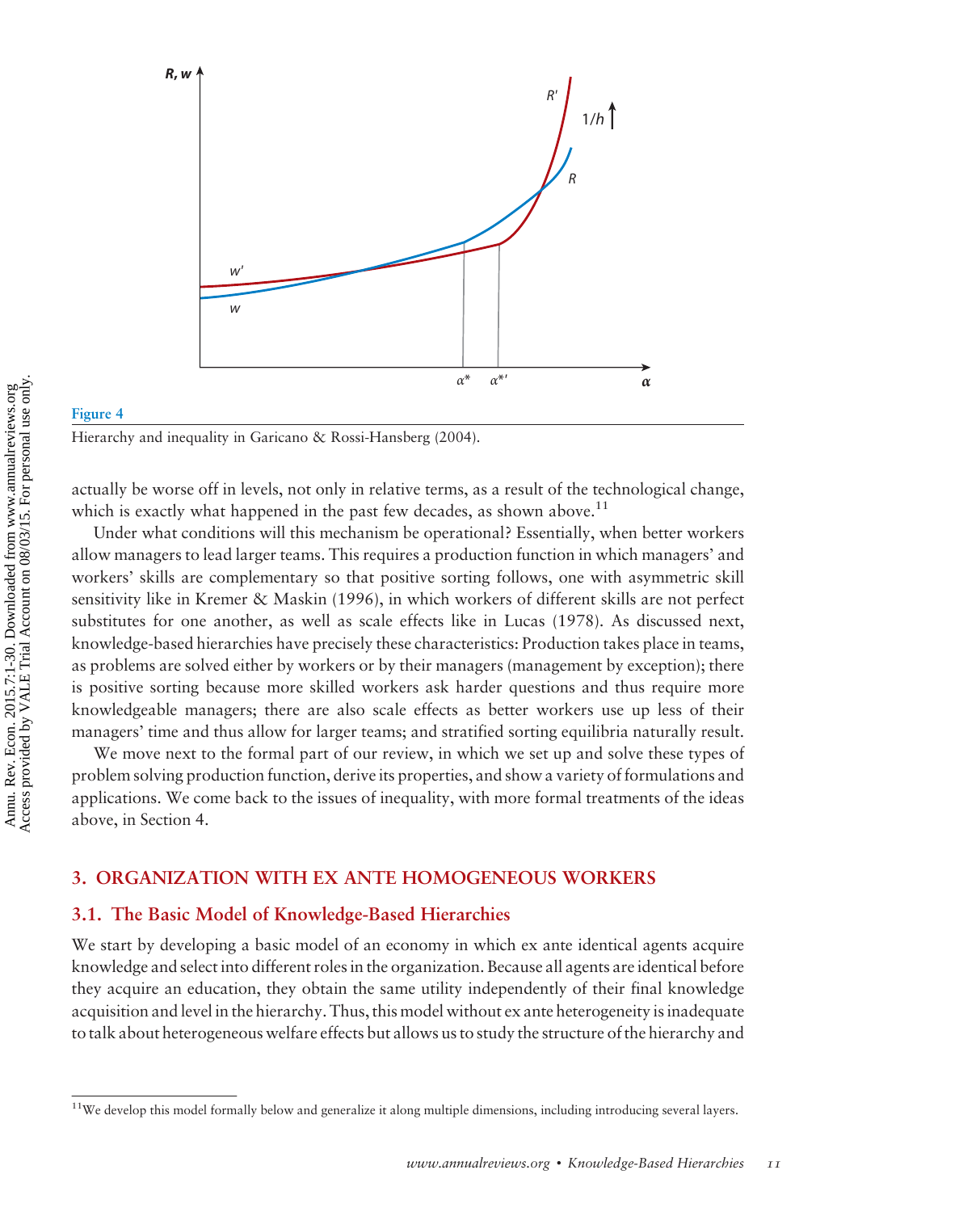the knowledge acquisition decisions, and therefore wages, of the individuals that form them. Because individuals have no innate characteristics, there is no matching problem, so we simply need to determine the (hierarchical) position of each individual and the knowledge they acquire.

3.1.1. Production with problem solving. We introduce here the basic production technology proposed by Garicano (2000). Production requires time and knowledge. In order to produce, a worker must spend his or her unit of time and solve a problem. If the worker can solve it, he or she produces, and otherwise does not. The worker can only solve the problems he or she knows, either because of innate skills or because he or she has learnt them by incurring a cost. Thus, if a worker draws a problem  $\zeta$  and his or her knowledge is in interval  $Z \in \mathbb{R}^+$ , he or she produces if  $\zeta \in Z$ .

Suppose that the cost of acquiring a knowledge set Z (learning all the problems in  $Z$ ) is proportional to its size, that is, the number of problems in it (formally, its Lebesgue measure). Let the cost of learning a unit length of problems be c. For example, it costs cz to learn  $Z = [0, z]$ .

Some problems are more common than others. The relative frequency of different problems is governed by a continuous distribution function F with density f. The expected output q of a worker is the probability that the worker confronts a problem he or she knows, so  $q = \int$ l *dF*. We assume<br>z without loss of generality that problems are indexed so that  $f'(z) < 0$ . Namely, the most common problems have a lower index. Then, a worker who can draw one problem per unit of time maximizes his or her expected net output, which is given by

$$
q = \Pr(\zeta \le z) - cz = \int_0^z f(\zeta) d\zeta - cz. \tag{1}
$$

The optimal solution is implicitly given by  $f(z^*) = c$ , which equates the marginal value of acquiring knowledge to the marginal cost: The worker learns those problems that are common enough to justify investing in them.<sup>12</sup>

3.1.2. Communication and production in teams. Organization allows different workers to acquire different intervals of knowledge and communicate it as required. This has the advantage of allowing workers to increase the utilization rate of knowledge, decreasing the per capita learning cost. The trade-off is that it is costly to match the problem with the worker who knows the solution and to communicate the answer. In this context, hierarchies appear endogenously when matching problems to those who know how to solve them (or labeling the problems) is very costly. Then, the optimal way to obtain help is to ask progressively more knowledgeable workers for help until someone knows the solution, or until it is sufficiently unlikely that someone can solve the problem.13

The communication cost, or helping cost  $h$ , is the time spent away from production by workers communicating how to solve the problem. Garicano (2000) makes three assumptions about this cost. First, all the communication losses are incurred by the agent who is being asked and helps with the solution. Second, communication costs are incurred even when the agent asked does not know the answer because the agent must figure out if he or she knows the answer and communicate

 $12$ Throughout this article, we assume that the regularity conditions for the existence of a unique optimum are satisfied. If the density function  $f(z)$  is nonincreasing, the second-order condition is always satisfied, and the solution is unique.

<sup>&</sup>lt;sup>13</sup>The assumption that matching problems to knowledge is hard is realistic in situations in which knowledge is hard to codify, as, for example, when knowledge is tacit. Endogenous codes, in which agents have to choose where to set up the boundaries between events, are studied by Crémer et al. (2007).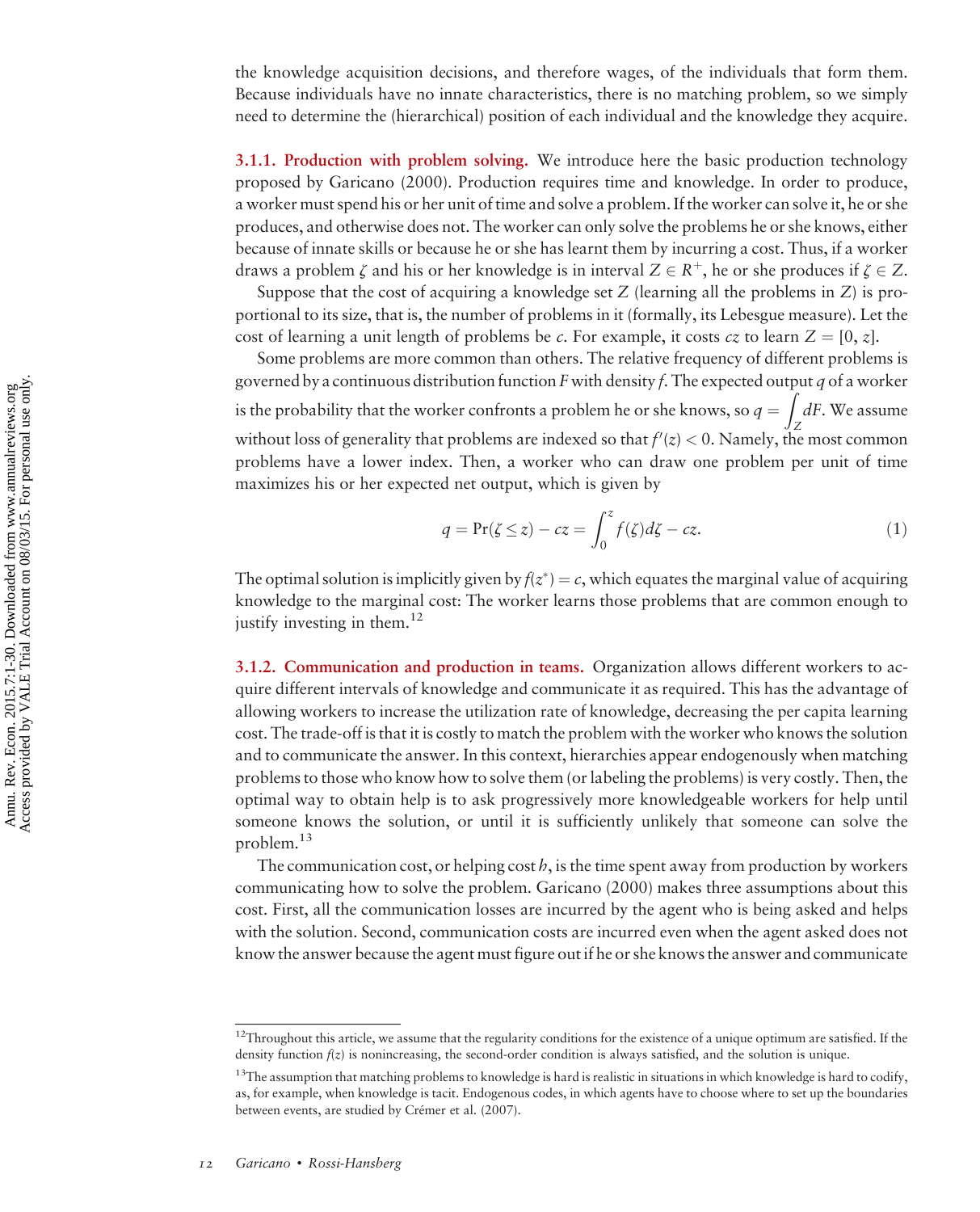it to the agent who asked.<sup>14</sup> Third, one finds that  $h < 1$ , capturing the idea that agents communicating how to solve the problem are not directly involved, and therefore do not spend time, in producing on the basis of that knowledge.

The problem of the organization is then to determine the number of distinct classes of workers (or layers), as well as their measure, their knowledge, a sequence of classes to ask sequentially for help, and production and helping time so as to maximize output per capita, subject to the time constraint that workers use their whole unit of time either helping or producing. Garicano (2000) shows that in a given organization, any arbitrary original allocation of workers, knowledge, communication, and time can be improved, and thus is not optimal, unless it has the following characteristics:

- 1. Agents specialize in either production or solving problems. Furthermore, only one class is specialized in production.
- 2. Knowledge acquired by different classes does not overlap.
- 3. Production workers learn to solve the most common problems; problem solvers learn the exceptions. Moreover, the sequence of classes of agents to ask for help is ordered sequentially from the bottom to the top of the hierarchy.
- 4. The organization has a pyramidal structure, with each layer of a smaller size than the previous one.

The key characteristic of this structure is management by exception. Production workers know solutions to common problems and successively ask problem solvers who know increasingly exceptional problems. To understand this result, note that any arrangement in which agents in some layer know problems in an interval  $[z, z + \varepsilon]$  that come up more often than the problems known by those asking them questions,  $[z', z' + \varepsilon]$ , where  $f(z) > f(z')$ , can be improved upon. Simply<br>even these equally long intervals. Learning gosts are unchanged, as all agents learn the same mass swap these equally long intervals. Learning costs are unchanged, as all agents learn the same mass of problems as before. Production is unchanged, as the total amount of knowledge is unchanged. But communication costs are lower, as those asking questions are now less likely to confront a problem they do not know. Thus, the crucial insight is that, by relying on management by exception, specialization in knowledge can be attained while minimizing communication costs.

Given these results, we can simply let the knowledge of workers in layer 0 be given by [0,  $z_0$ ], that of layer 1 managers by  $[z_0, z_0 + z_1]$ , and, generically, that of agents in layer  $\ell$  by  $[Z_{\ell-1},$  $Z_{\ell-1} + z_{\ell}$ , where  $Z_{\ell} = \sum_{l=0}^{\ell} z_l$  is the total knowledge in the organization up to layer  $\ell$ , and  $z_{\ell}$ is the measure of knowledge an agent in layer  $\ell$  acquires.

For example, output in an organization with one layer of management and  $n_0$  workers is simply given by  $q = F(Z_1)n_0$ . In other words, production combines the (nonoverlapping) knowledge of the organization,  $F(z_0 + z_1)$ , with the production time of the  $n_0$  workers with knowledge  $z_0$ . In choosing the size of his or her team, the manager faces a time constraint given by

$$
1 \geq b n_0 (1 - F(z_0)). \tag{2}
$$

Namely, the unit of managerial time has to be sufficient to help the  $n_0$  workers in the manager's team who ask with probability  $1 - F(z_0)$  at a cost of h units of his or her time. So better workers are more costly as they possess more knowledge, but they facilitate having a larger team, thereby leveraging the knowledge of the manager. Of course, the optimal organization might involve many

 $14$ The same problem comes up again with probability zero. Thus, there is no learning involved in communication.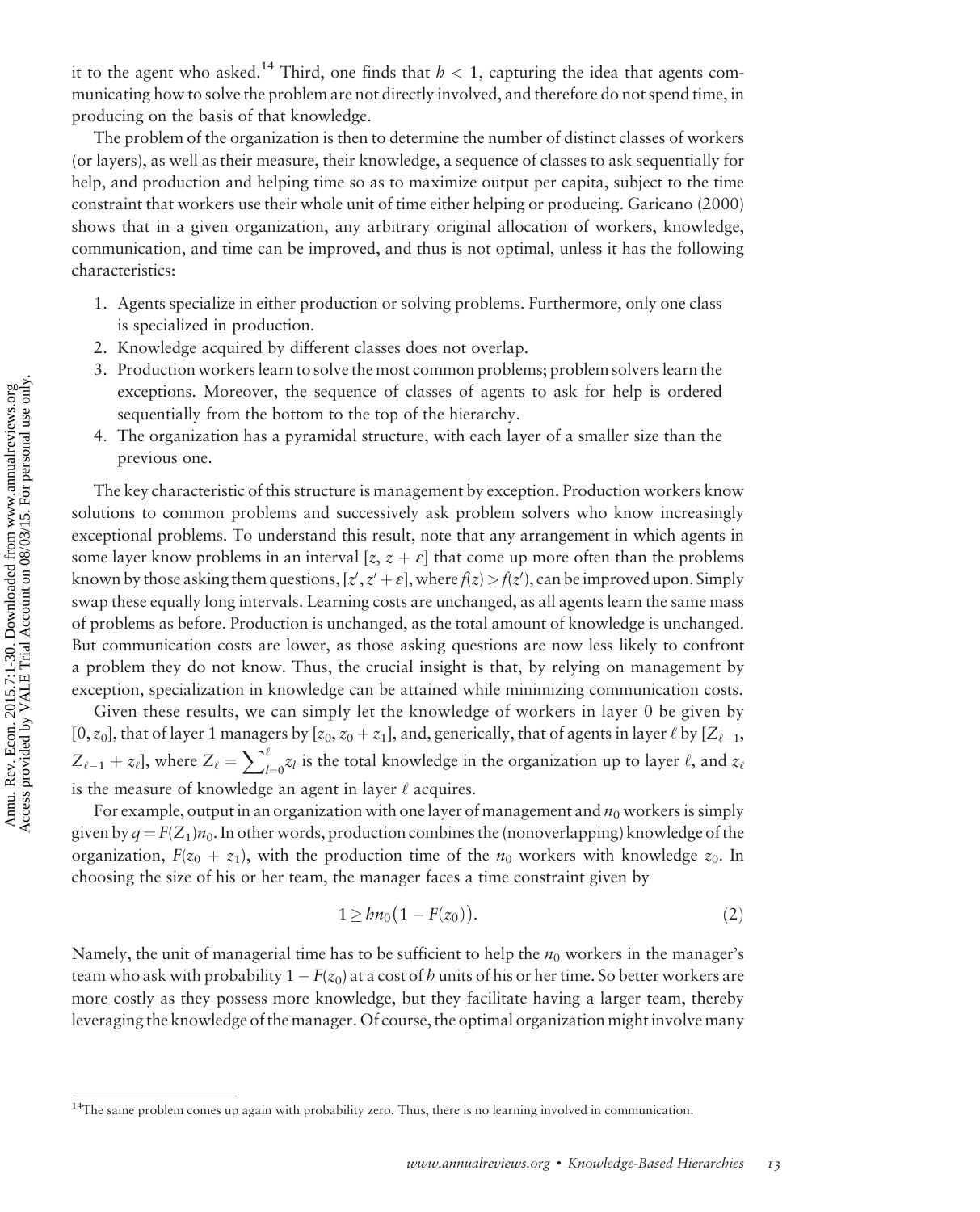layers of management, not just one as in this example. The next section characterizes the general problem using a cost-minimization approach.

#### 3.2. Optimal Scale, Knowledge, and the Number of Layers

In the previous section, we introduce the basic technology of knowledge-based hierarchies and some of its key properties and illustrate the way the technology works with a simple two-layer hierarchy. Garicano (2000) goes further and studies the problem of a single organization that has potentially many layers of management. This problem is reformulated in a classic cost function approach by Caliendo & Rossi-Hansberg (2012), who then embed it in a standard heterogeneous firm model based on Melitz (2003).

Consider the cost minimization of a firm that aims to produce  $q$  units of output with an organization similar to the one described above. Let the market price of a unit of work time be given by w, so the wage of an agent with one unit of time and z units of knowledge is  $cz + w$ . The cost of producing  $q$  units of output with an organization with  $L$  layers, the wage bill of such an organization, is given by

$$
C^{L}(q) = \min_{\left\{n_{l}^{L}, z_{l}^{L}\right\}_{l=0}^{L}} \sum_{l=0}^{L} n_{l}^{L}\left(cz_{l}^{L} + w\right),\tag{3}
$$

subject to the organization producing at least  $q$  units of output,

$$
F\left(Z_L^L\right) n_0^L \ge q,\tag{4}
$$

and the time constraints of managers at each layer,

$$
n_l^L = h \left( 1 - F \left( Z_{l-1}^{l-1} \right) \right) n_0^L \text{ for } l \le L. \tag{5}
$$

The last set of constraints denote that the number of units of time of managers in layer  $l$  is given by the number of problems (or workers),  $n_0^L$ , times the fraction of them that has not been solved up to layer  $\ell$ ,  $\left(1 - F(Z_{l-1}^{L})\right)$ , times the amount of time managers need to spend with each problem, h.

 $\alpha$ ,  $\left(1 - \frac{P(Z_{l-1})}{P} \right)$ , the sum a number of layers, the solution to this problem determines the structure of the efficient organization to produce  $q$  units of output. Practically, it determines the knowledge levels and the number of agents in each of them that the organization needs to employ. Note that the problem above does not impose a constraint on the number of managers at the top of the organization,  $n^L_L.$ Absent such a constraint, the cost function is linear in  $q$ . This means that, given the number of layers, there is an optimal organization that is simply replicated to produce the desired level of output. A small corner shop will use a few minutes of the same organization used by a large corporation such as Walmart. This is clearly an unappealing feature.

Larger organizations use more complex organization with more layers in their corporate hierarchy. As we review in Section 6, Caliendo et al. (2015) present systematic evidence that larger French firms in fact use more complex hierarchies. One natural way of incorporating this realistic feature is to add an integer constraint on the number of managers at the very top of the organization. Because of their tacit knowledge and skills, it is hard for CEOs to replicate themselves. For example, we can assume, as in Caliendo & Rossi-Hansberg (2012), that each organization requires one agent at the top, so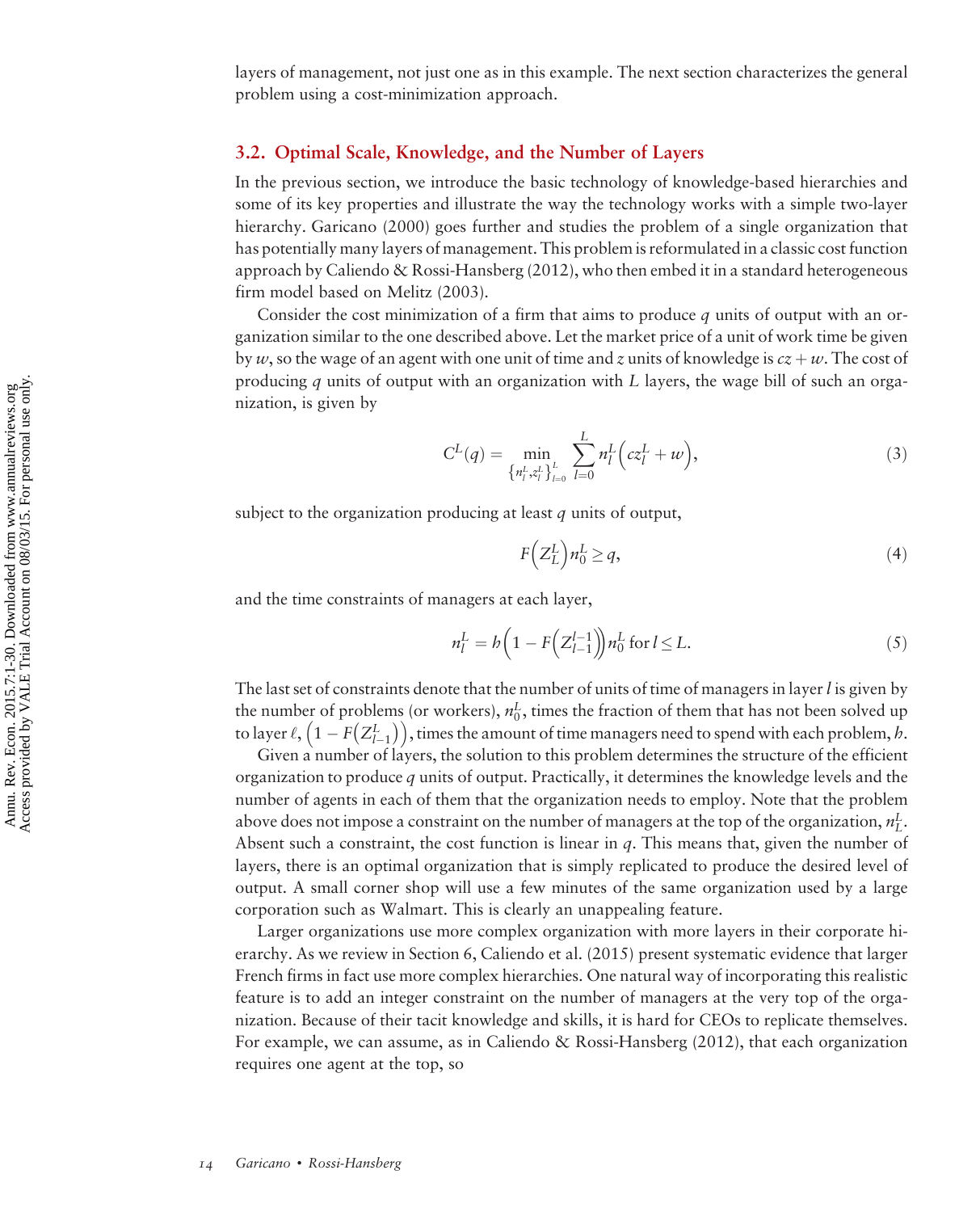$$
n_L^L = 1.\t\t(6)
$$

With this constraint in place, one can show that the cost function is U-shaped in output, with a minimum efficient scale that increases with the number of layers and a total wage bill at the minimum efficient scale that decreases with the number of layers. So organizations that produce more use more layers and typically produce at a lower cost. Size gives an advantage by making a complex organization with many layers the efficient way to produce. In this sense, independently of any exogenous cost advantage firms might have, larger firms (e.g., owing to higher demand for a better product) will also have an endogenous cost advantage as a result of their more efficient organization. Clearly, such a large organization is only efficient if the firm produces a large quantity. For small production levels, such an organization is extremely inefficient. More formally, the cost function is given by the envelope of  $C^{L}(q)$  for all L, namely,

$$
C(q) = \min_{L \ge 0} C^L(q). \tag{7}
$$

In reduced form, one could think of this organizational problem as choosing a technology from a menu of pairs of fixed and marginal costs. Large firms or organizations choose options with larger fixed costs and lower marginal costs, and small firms do the inverse. The organizational problem above goes beyond this reduced-form choice by specifying the characteristic of the workforce within the organization that leads to each particular combination.<sup>15</sup>

3.2.1. Empirical implications: how firms grow. A full characterization of this problem for the case of an exponential distribution of problems,  $F(z) = 1 - e^{-\lambda z}$ , can be found in Caliendo & Rossi-<br>Hansberg (2012), Suppose the managerial integer constraint at the top  $x^L = 1$ , determines the Hansberg (2012). Suppose the managerial integer constraint at the top,  $n_L^L = 1$ , determines the houndary of the firm so that organizations form as firms. Then, one control implication of the boundary of the firm so that organizations form as firms. Then, one central implication of the organizational problem above is that when firms reorganize to grow, for example, owing to a positive demand shock—by adding a layer of management—they reduce the knowledge and wages of all employees in pre-existing layers. Namely, they employ workers who are less knowledgeable. In contrast, when they grow without adding layers, they upgrade the knowledge of their employees and pay them more. The intuition is simple. When the organization grows substantially, it prefers to add one or a few experts (a new layer) rather than making all the existing workers learn more. The latter is too expensive because it involves training a potentially large number of workers. Hence, instead, the firm adds a layer of management and economizes on its wage bill by reducing the knowledge of everyone else. In contrast, when no layer is added, the firm has to increase the knowledge of everyone to increase its scale without violating the time constraints of its managers. Caliendo et al. (2015) present evidence that these implications are very much in line with the evidence for French firms, as discussed in Section 6.

3.2.2. Empirical implications: information and communication technology and the organization of production. A second set of implications concerns the impact of ICT on the hierarchy and knowledge acquired. The theory clearly distinguishes between these two aspects of technology. The key trade-off is between acquiring knowledge and asking others for help. Technologies that make acquiring knowledge cheaper reduce communication and allow workers to do more without

 $15Q$ ian (1994) presents an alternative hierarchical model with many layers using a theory of monitoring rather than knowledge-based hierarchies. Chen (2014) provides an equilibrium version of that model with heterogeneous firms.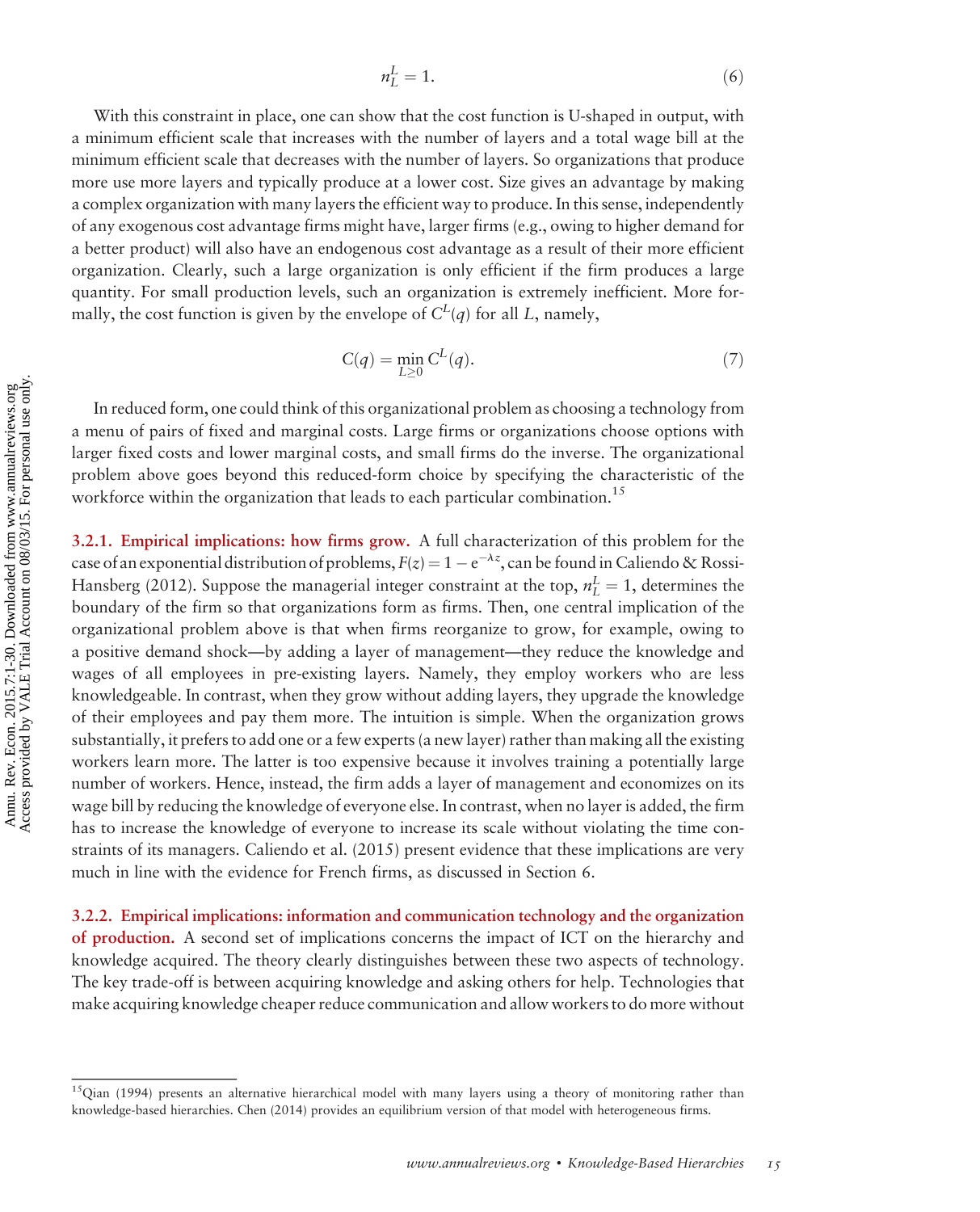relying on help, whereas technologies that make communicating information cheaper increase the hierarchy.

As expected, a decline in both c and h shifts down the cost function, making production more efficient. Obviously,  $h$  only affects the cost function when the organization consists of more than just a layer of workers because in that case no communication is required. So both these changes are technological improvements. However, they have distinct effects on the equilibrium organizations use. A decline in  $c$  makes knowledge cheaper and therefore less useful to build a complex organization.<sup>16</sup> After all, the whole point of the organization is to economize on the wage bill by using knowledge efficiently. Hence, the model predicts that such a decline would increase the scope of decision making by lower-level workers, increase the span of control of supervisors, increase the ratio of production workers to problem solvers, and reduce the number of layers of management.

In contrast, a decline in h implies that the mechanism to economize on wages by using a complex organization is more effective, so more layers of managers are used. This makes some agents learn and earn less, as discussed above, but some others gain as they manage larger teams and can leverage their knowledge more. We discuss in Section 6 some evidence that ICTs do indeed have different effects.

#### 3.3. Growth: Exploiting and Exploring Knowledge

The models above study the hierarchical organization from a timeless perspective. Of course, in reality, hierarchies are set up slowly over time. Garicano & Rossi-Hansberg (2012) extend the model above to analyze how this slow evolution affects technology use and innovation. We differentiate between two knowledge-generating activities: exploiting existing technology and innovating to develop new technologies. First, exploitation takes place as organizations undertake production over time and add new layers (new referral markets) of experts. That is, we model this process as the sequential emergence of a collection of markets for expert services in which agents sell the problems they cannot solve to other agents. By allowing these new experts to leverage their knowledge about unusual problems, the new layers allow for more knowledge to be acquired and make production more efficient under the current technology. This process exhibits decreasing returns, as eventually most problems are well known, and the knowledge acquired is increasingly less valuable.

Second, innovation is the result of agents' decisions about how much to invest to create radically new technologies. This investment process exhibits convex costs so that the investment, if it happens, takes place smoothly over time. Of course, the economy's ability to exploit the new technology through organization determines the profitability of innovation investments. The rate of innovation, the extent of exploitation, and the amount of organization in the economy are jointly determined in the theory and depend on the cost of acquiring and communicating knowledge.

If it happens, progress in our model takes place in leaps and bounds. After a new technology is adopted, investment in innovation decreases, and agents concentrate on exploitation as they acquire first the more productive pieces of knowledge about this technology and then the rarer ones. Radical innovation will not take place again until the current innovation has been exploited to a certain degree. Both the timing of the switch to a new technology and the size of the jump in the technology are endogenous, as agents must choose how much and when to invest in radical innovation. As long as the value of continuing with an existing technology is sufficiently high, the

<sup>&</sup>lt;sup>16</sup>In fact, for the exponential case, the only relevant parameter is  $c/\lambda$ .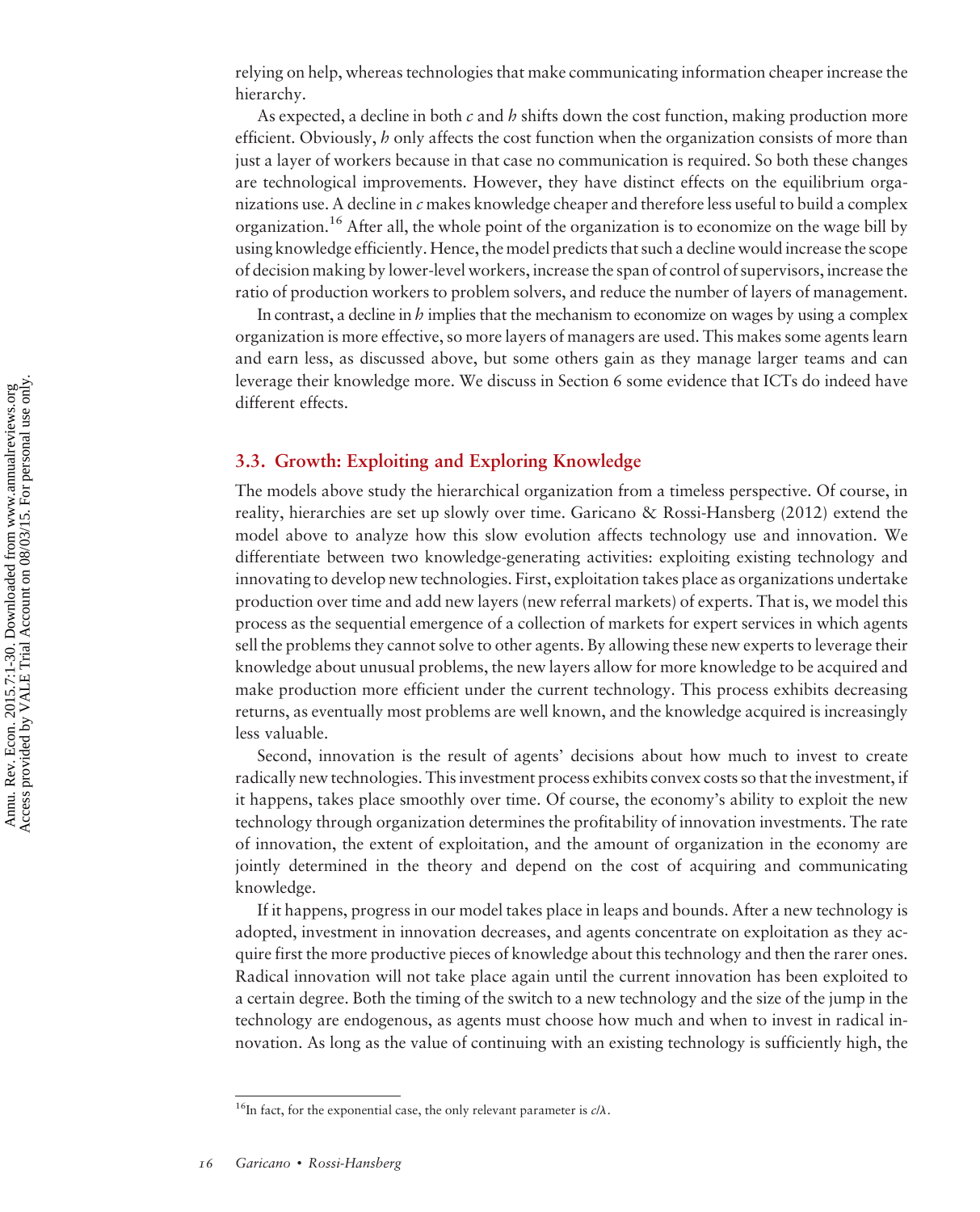switch to the new technological generation does not take place. As in Arrow (1974), organizations are specific to a particular technology, so adopting the new technology makes the knowledge acquired about the previous technology obsolete. It requires agents to start accumulating new knowledge and start building new organizations. Hence, inherent in new knowledge is a process of creative destruction (Schumpeter 1942) in which adopting a radical innovation makes the existing organization obsolete.<sup>17</sup>

Progress may also come to a halt if agents decide not to invest in radical innovation. Specifically, the payoff of exploiting existing technologies may be such that agents optimally create very large organizations, comprising a large set of referral markets and a large number of different specialized occupations. Such organizations take a long time to build, and thus agents choose to postpone forever the moment at which a new technology would be exploited. The radical innovation process never gets started. When the current technology is already well exploited, agents do not have any development of the alternative radical technology to build on and prefer to exert their efforts on small advances of the existing technology. The result is stagnation.

3.3.1. Empirical implications: information and communication technology and economic growth. ICTs determine the depth to which an innovation is exploited and thus the rate of growth. Consider first information technology. The main benefit of organization is that individuals can leverage their cost of acquiring knowledge over a larger set of problems, increasing the utilization rate of knowledge. Information technology advances (e.g., databases) decrease the need for organizational complexity, shorten the exploitation process, and unambiguously increase growth.

Better communication technology unambiguously increases welfare but has an ambiguous effect on growth: For intermediate communication costs, and thus for intermediate costs of exploiting a particular technology, organizations may get stuck in an old technology forever. The intuition is quite clear. When communication technology is expensive, organizations do not grow very large, so the amount of organizational learning for a given technology is small; thus, organization does not give old technologies a considerable advantage over new technologies. Similarly, when communication technology is inexpensive, technologies are extensively exploited via organization, so technological improvements are very valuable. Thus, switching to a new technology is attractive and frequent. For intermediate values of communication costs, large organizations are useful for exploiting a technology, and the potential improvement in technology might not be valuable enough to induce switching. Hence, making organizations more efficient, by reducing communication costs from high to intermediate levels, shifts the balance of economic activity from investing in new innovations to exploiting more fully existing innovations, and this may reduce long-term economic growth, potentially all the way down to zero.

#### 4. ORGANIZATION WITH EX ANTE HETEROGENEOUS AGENTS

#### 4.1. Sorting and Inequality

We introduce here organizations that utilize the skills of heterogeneous workers and retake, more formally, the issue of wage inequality. We start with the simplest possible model (Garicano  $\&$ Rossi-Hansberg 2004), one in which hierarchies have only two layers, and agents have

<sup>&</sup>lt;sup>17</sup>Previous models of creative destruction, following the pioneering work by Aghion & Howitt (1992) and Grossman & Helpman (1991), do not take organizations into account—new products substitute for the old, but organizations play no role.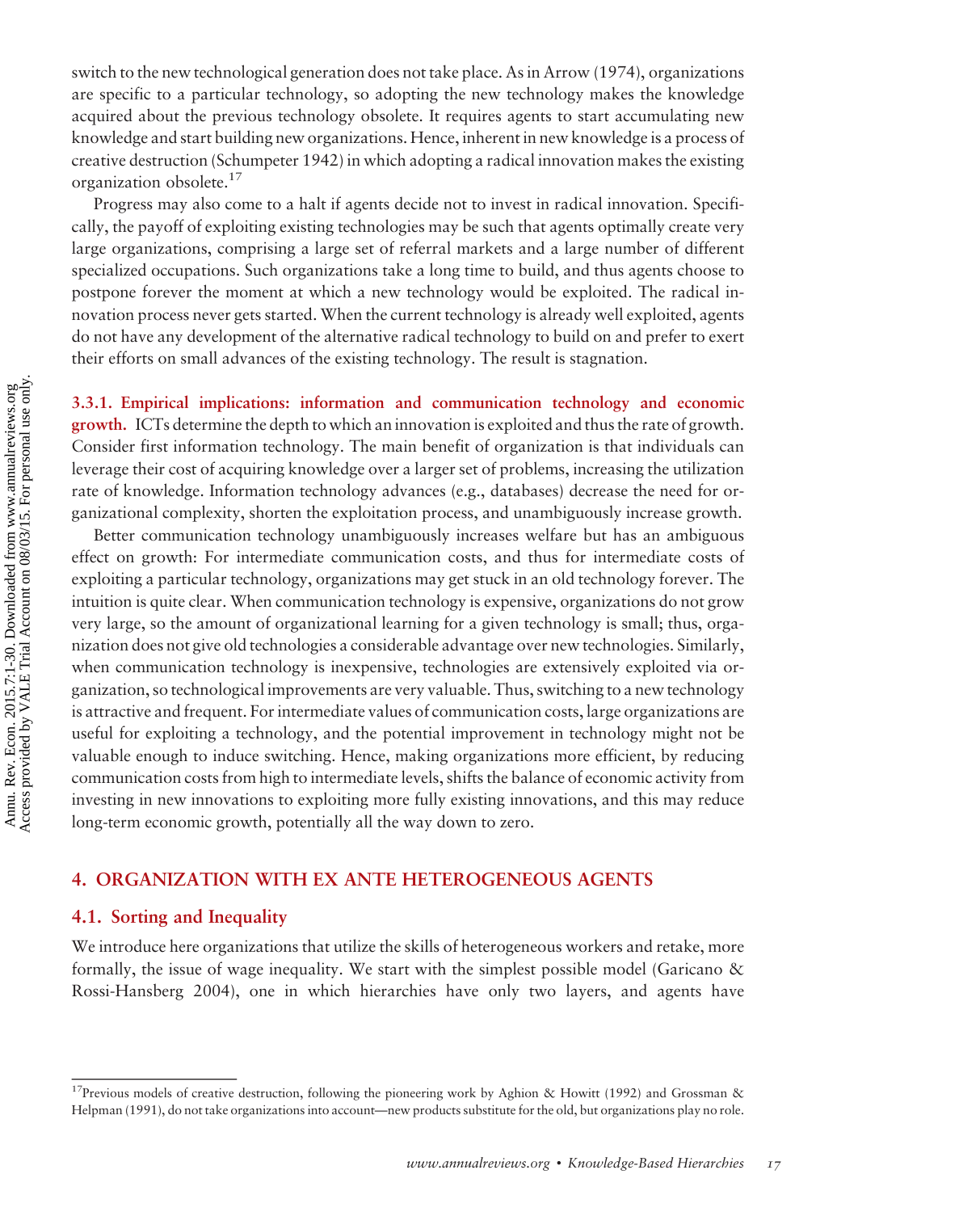exogenously given knowledge or, equivalently because here it is exogenously given, skill. This model generates the results described previously in Section 2.2.

A firm has n low-skill agents (workers), with skill  $z_p$ , and one high-skill agent (a manager), with skill  $z<sub>m</sub>$ . Agents are organized in a knowledge hierarchy as explained above. Specifically, the *n* workers attempt to solve one problem each. If they fail, they request help or directions from the manager and reattempt their problem using those directions. Normalize  $\zeta$  so that the distribution of problems  $F(z)$  is uniform in [0, 1].<sup>18</sup> Let the distribution of skill in the population be given by  $\phi(z)$ .

The output produced by a team is then simply  $z_m n$ , where  $z_m$  is the knowledge or skill of its manager. This is subject to the time constraint of the managers, which, as in Section 3 above, is given by  $bn(1 - z_p) = 1$ . The span of the manager is limited by the knowledge of production workers; if production workers are more knowledgeable, they will need help less often, and managers will be able to supervise larger teams.<sup>19</sup> A manager with skill  $z<sub>m</sub>$  maximizes his or her earnings  $R = z_m n - w(z_n)n$  by his or her choice of the skill of the workers he or she employs, namely,

$$
R = \max_{z_p} \frac{z_m - w(z_p)}{h(1 - z_p)}.
$$
\n(8)

Solving for an equilibrium in this economy is a continuous assignment problem (see Sattinger 1993) with two twists relative to standard assignment problems. First, who is assigned to whom is not a given but an equilibrium outcome. In standard assignment models, this identity of the agents is assumed (e.g., by assuming one-to-one matching of prespecified masses of agents with distinct types, or between agents and machines, industries, etc.). In contrast, here we are marrying a mass of workers with a mass of managers—where those roles and masses are not given by assumption. This property is the result of integrating an occupational choice, in which agents can decide freely what job to take, and many-to-one matching, in which the span of control of managers is an equilibrium outcome itself. Second, agents can decide not to be matched and produce on their own; their output in that case is just  $F(z) = z$ .

Optimality requires positive sorting; that is, workers with more skill must be assigned to managers with more skill. The reason is that the production function is supermodular in both skills. A better manager must leverage his or her higher knowledge over a larger number of workers, and this requires workers to be more skilled so that they can deal with more problems on their own. Technically, this supermodularity is guaranteed by a positive cross derivative of output  $z_m/(h(1-z_p))$  with respect to  $z_m$  and  $z_p$ .

To characterize the equilibrium in this economy, we need to describe three objects: the allocation of agents to occupations (i.e., production workers, managers, and self-employed), the team composition (i.e., the matching between workers and managers and the optimal spans of control of managers), and the earnings function.<sup>20</sup>

Note that the slope of the wage equation must be such that the first-order condition holds. So for all workers ( $z_p \leq z^*$ , as we show below), one obtains

<sup>18</sup>This normalization is not in the original exposition in Garicano & Rossi-Hansberg (2004) but simplifies the exposition.

<sup>&</sup>lt;sup>19</sup>Note that there are no decreasing returns to scale in this production function directly, but only through the congestion in the time constraint of the manager. We thus have a trade-off between congestion and skill: A manager can increase the team size if he or she so desires but needs to hire more skilled workers to do so. This implies that matching matters.

<sup>&</sup>lt;sup>20</sup>Occupational choice works as in Lucas (1978) and Rosen (1982), but here there is a matching function that, together with the wage function, is pinned down in equilibrium.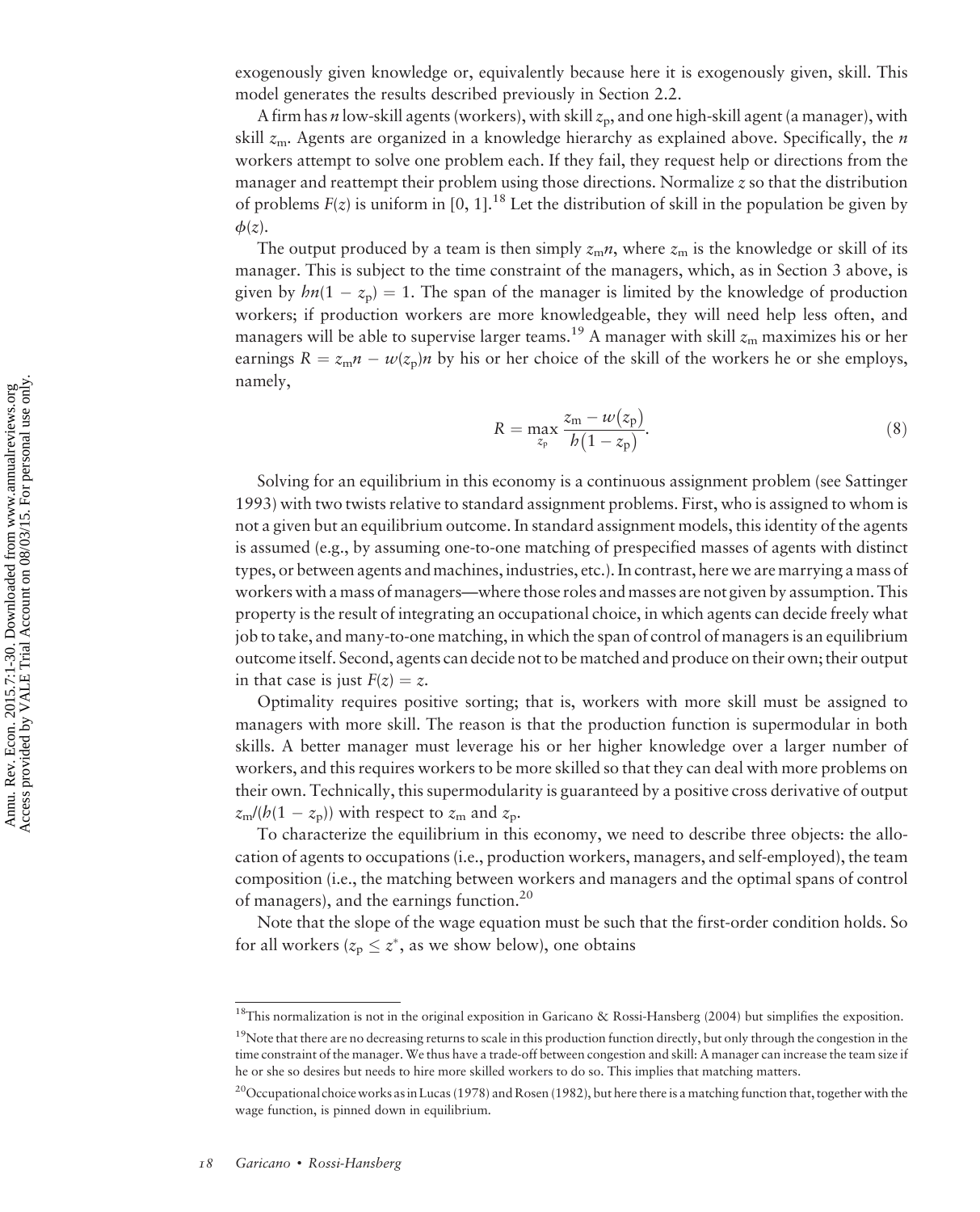$$
w'(z_{p}) = bn(z_{p})(z_{m} - w(z_{p})) = \frac{z_{m} - w(z_{p})}{1 - z_{p}} \text{ for all } z_{p} \leq z^{*}.
$$
 (9)

Together with a boundary condition, Equation 9 determines a unique wage function,  $w(z)$ , specifying the wage of each individual  $z_p$  for a given match  $(z_p, z_m)$ . The wage slope for those agents who do not join in a hierarchy (self-employed) is given by  $w_1'(z) = 1$ . Clearly, one finds that  $w_2'(z) \leq w_3'(z) \leq 1$  for all works as the agents who are works as  $w_3(z) \geq z$ , as  $w_4'(z) \leq z$  $w'(z_p) < w'(z_p) = 1$  for all workers [because for agents who are workers  $w(z_p) > z_p$ , so  $w'(z_p) < z_p$  $(z_m - z_p)/(1 - z_p) < 1$ . Using the envelope theorem, we find that the earnings function of managers satisfies

$$
R'(z_{\rm m}) = n(z_{\rm p}) > 1 = \omega'_{\rm l}(z_{\rm m}).\tag{10}
$$

This ordering of the slopes implies that an equilibrium with self-employed agents will be characterized by a pair of thresholds  $(z^*, z^{**})$  such that all agents with skill  $z < z^*$  become production workers, all agents with skill  $z > z^{**}$  become managers, and those in between are self-employed. Furthermore, optimal occupational choice requires that for a marginal worker,  $w(z^*) = z^*$ ; for a marginal manager,  $R(z^{**}) = z^*$ ; and  $R(1) = 1/b$ . Equations 9 and 10, together with these three boundary conditions, determine the full earnings function and one threshold, for example,  $z^*$ .

Consider now the labor market clearing condition. Again, here the fact that one-to-many worker–manager matching takes place in equilibrium makes a difference. Instead of summing over all workers and over all managers, we need pointwise equalization of supply and demand. Let  $m(z_p)$  denote the skill of the manager assigned to workers with skill  $z_p$ , which by positive sorting is an increasing function. The labor market clearing condition is then given by

$$
\int_0^{z_p} \frac{1}{n(z)} \phi(z) dz = \int_{z^{**}}^{m(z_p)} \phi(z) dz \text{ for all } z_p \le z^*.
$$
 (11)

Because Equation 11 holds for all  $z_p \leq z^*$ , and  $n(z) = 1/(1 - z)h$ , we can differentiate with respect to  $z_p$  to obtain  $m'(z_p) = h(1 - z_p)$ , which, together with  $m(0) = z^{**}$  and  $m(z^*) = 1$ , determines the equilibrium assignment function  $m(z)$  and the remaining threshold  $z^{**}$ .<sup>21</sup>

4.1.1. Empirical implications: superstars and their shadow. The model provides some implications also found in Lucas (1978) and Rosen (1982). The main one is the correspondence between the firm size distribution and distribution of managerial earnings: more specifically, the implication that managerial wages grow faster than ability thanks to the scale effects generated by larger team sizes (although here workers' wages also grow more slowly with skill). The theory also provides some novel implications. It pins down, for the first time we believe, the occupational distribution in the economy: The less skilled agents are production workers, the medium-skilled agents are independent or self-employed, and the most skilled agents are managers or problem solvers. Moreover, the composition of each team is also pinned down. It is not just the case that more skilled managers have more subordinates, but those subordinates are also of better quality. This matching in turn has implications for the wages of workers. As shown below, all three

<sup>&</sup>lt;sup>21</sup>An equilibrium with only two layers, as well as a positive mass of self-employed agents, exists only in part of the parameter space. For example, h needs to be sufficiently large (see Garicano & Rossi-Hansberg 2004 and Antràs et al. 2006 for details). Fuchs et al. (2015) solve the (equivalent) planner's problem, which has some additional measure of theoretic complications.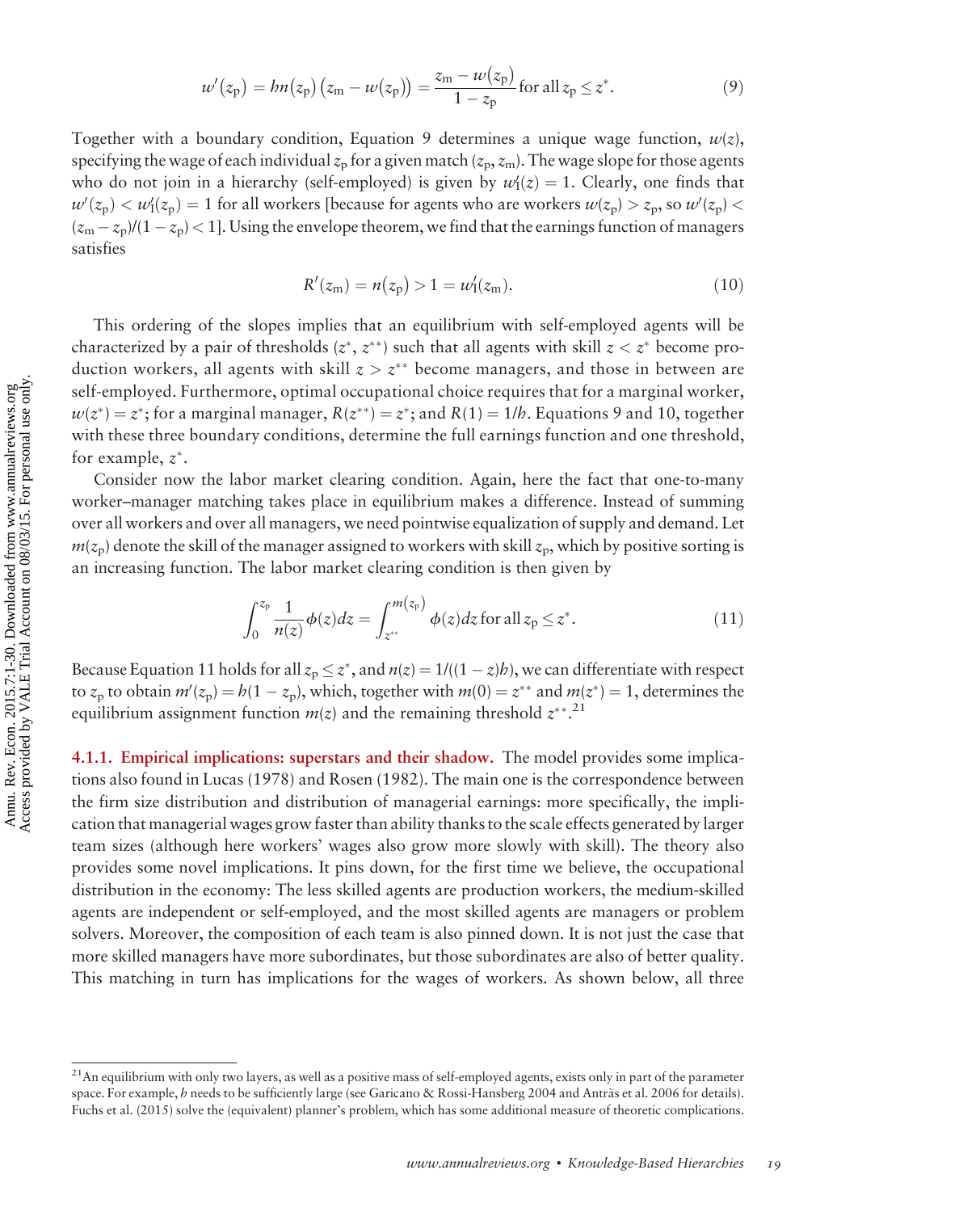properties (stratification, positive sorting, and skill-scale effects) are empirically tested in Garicano& Hubbard (2012).

As discussed extensively but informally in Section 2.2, a reduction in communication costs has the following consequences. First, it increases firm size for all managers, as team size satisfies the manager's time constraint. Second, this leads to an increase in the managerial superstar effect because the marginal return to managerial talent is, analogously to Lucas (1978), proportional to team size,  $n(z_p)$ . Third, and more unique to our framework, it reduces wage inequality among workers, as a result of the sorting effect. Intuitively, for any two workers  $z$  and  $z^{\prime}$ , the skills of the managers with whom they are matched are closer to one another the larger the team sizes are [formally,  $w''(z) = h$ ].<sup>22</sup>

4.1.2. Empirical implications: organizations and power laws. Geerolf (2014) develops a version of the theory described above but with exogenous skills and multiple layers. He shows that the distribution of spans of control for agents in firms with L layers is a Pareto distribution with coefficient  $2^L/(2^L - 1)$ . Hence, under minimal assumptions on the distribution of skills, as the number of layers increases, the coefficient of the distribution of spans of control converges to 1. Using the empirical methodology in Caliendo et al. (2015) to identify layers (described in Section 6), he can account extremely well for the distribution of firm sizes with different numbers of layers in the French data. The key insight from this work is that the matching process with complementarities that we have discussed here can magnify even tiny skill differences and lead to Pareto distributions both in wages and in firm sizes.

#### 4.2. Endogenous Skill and Sorting

The previous setting abstracted from a variety of dimensions to gain tractability and cleanly deliver our results. Chief among these abstractions is that knowledge is exogenous, which forces us to abandon the critical distinction between ICT. Furthermore, it simplifies the organization by determining exogenously that teams can have, at the most, a layer of managers and one of workers. Garicano & Rossi-Hansberg (2006) analyze the full-blown model in which agents are ex ante heterogeneous, they can acquire knowledge endogenously, and they can form teams with an arbitrary number of layers.

Garicano & Rossi-Hansberg (2006) assume agents differ in their cognitive ability or skill so that higher-ability agents incur lower learning costs. Specifically, the distribution of ability in the population can be described by a continuous density function,  $\alpha \sim \phi(\alpha)$ , with support in [0, 1].<sup>23</sup> In particular, ability is defined so that the cost of learning to solve an interval of problems of length 1 is given  $by<sup>24</sup>$ 

$$
c(\alpha; t) = t - \alpha. \tag{12}
$$

The cost of knowledge acquisition is then  $c(\alpha; t)z$ . As required for comparative advantage, highability types have a comparative advantage in knowledge acquisition. A decrease in trepresents an

<sup>&</sup>lt;sup>22</sup>We discuss this further in Section 5, where we also present the exact mathematical expression for a case that can be solved in closed form.

<sup>&</sup>lt;sup>23</sup>Consistent with the notation in the previous sections, we reserve *z* for knowledge and introduce  $\alpha$  for the exogenous skill, or ability, of an individual.

<sup>&</sup>lt;sup>24</sup>The linearity of the learning cost function  $c(\cdot)$  in  $\alpha$  and the restriction of the support to [0, 1] are without loss of generality, as we can always scale  $\alpha$  to fit these restrictions.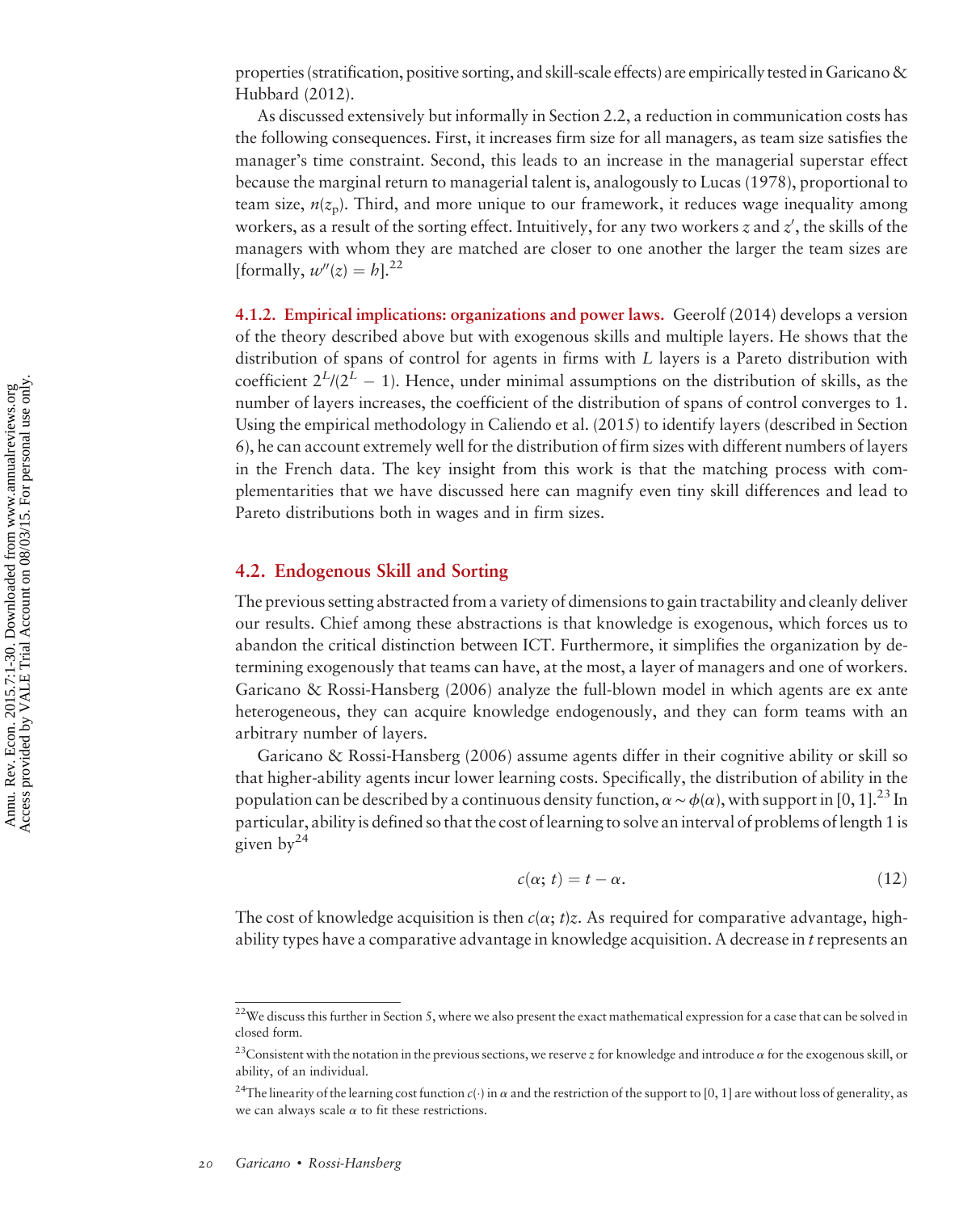improvement in information technology that decreases the cost of learning (e.g., a technology that decreases the cost of accessing knowledge, such as cheaper database storage and search).

The problem is somewhat tricky to solve, as the knowledge acquisition, matching, and number of layers (multiple hierarchies coexist) are endogenous in equilibrium. A given agent, with a given skill, could well be an entrepreneur, a middle manager, or a worker and in each case would be matched with entirely different other agents. We do not go over the details of the construction of the equilibrium; the reader is referred to Garicano & Rossi-Hansberg (2006). It suffices to say that the problem can be solved recursively. First, the first-layer managers choose the knowledge of workers; then the second-layer managers choose the knowledge of first-layer managers, etc. Finally, entrepreneurs or CEOs (the agents for whom it is not profitable to pass problems to other experts) choose the knowledge of the managers one layer below, as well as their own knowledge.

Garicano & Rossi-Hansberg (2006) characterize the optimal organization as follows. First, with regard to equilibrium properties, the equilibrium is unique, and it involves positive sorting so that more skilled workers are matched with more skilled managers and more skilled entrepreneurs. The equilibrium wage function,  $w(\alpha):[0,1] \to \mathbb{R}_+$ , is increasing and convex. Furthermore, the knowledge function  $z(\alpha):[0,1] \rightarrow [0,1]$  is increasing. Occupational stratification, as described above, still holds. The lowest skilled agents are workers, then the next ones are middle managers at progressively higher layers, and the top agents in the economy are entrepreneurs. Second, regarding knowledge substitution, organization allows for the substitution of the knowledge of less skilled workers for that of their supervisors. Thus, organization decreases the knowledge (and therefore the value) of less skilled agents. In contrast, organization increases the return from learning about difficult tasks (as the knowledge can be leveraged more). Thus, organization increases the knowledge acquired by more skilled agents. As a result, organization decreases the marginal value of worker skill and increases the marginal value of entrepreneur skill. Finally, with regard to wage inequality and organization, it follows that organization makes low-ability agents (and, in particular, workers) more equal, thereby reducing earnings inequality within this group. In contrast, it makes high-skill agents more unequal, thereby increasing earnings inequality within this group. Finally, it increases the gap between low- and high-skill agents, which results in increases in earnings inequality between these groups.

4.2.1. Empirical implications: information and communication technology, wage inequality, and knowledge substitution. The framework above allows for a separate analysis of each form of ICT on wage inequality. Communication technology  $(b)$  increases inequality at the top and reduces it at the bottom, as emphasized above. The introduction of endogenous knowledge accentuates this effect through the knowledge substitution effect, in which the knowledge of subordinates is substituted by that of their supervisors. In contrast, information processing and knowledge acquisition technology (parameterized by  $t$ ) increase within-class inequality for both low- and highskill agents. Everyone acquires more knowledge, which creates larger within-class differences. The effects on between-class wage inequality are thus ambiguous, but technological change unambiguously decreases firm size, increases the knowledge (empowerment) of workers, and reduces layers of management. Garicano & Rossi-Hansberg (2006) argue that the timing of innovation in these technologies is consistent with the evidence on the temporal evolution of firm sizes, wage inequality, and CEO/worker earnings ratios.

#### 4.3. Contracting with Double-Sided Adverse Selection

In many of the previous discussions, we implicitly, and sometimes explicitly, equate hierarchies with firms. Of course, nothing in our setting requires the exchange of knowledge in a hierarchy to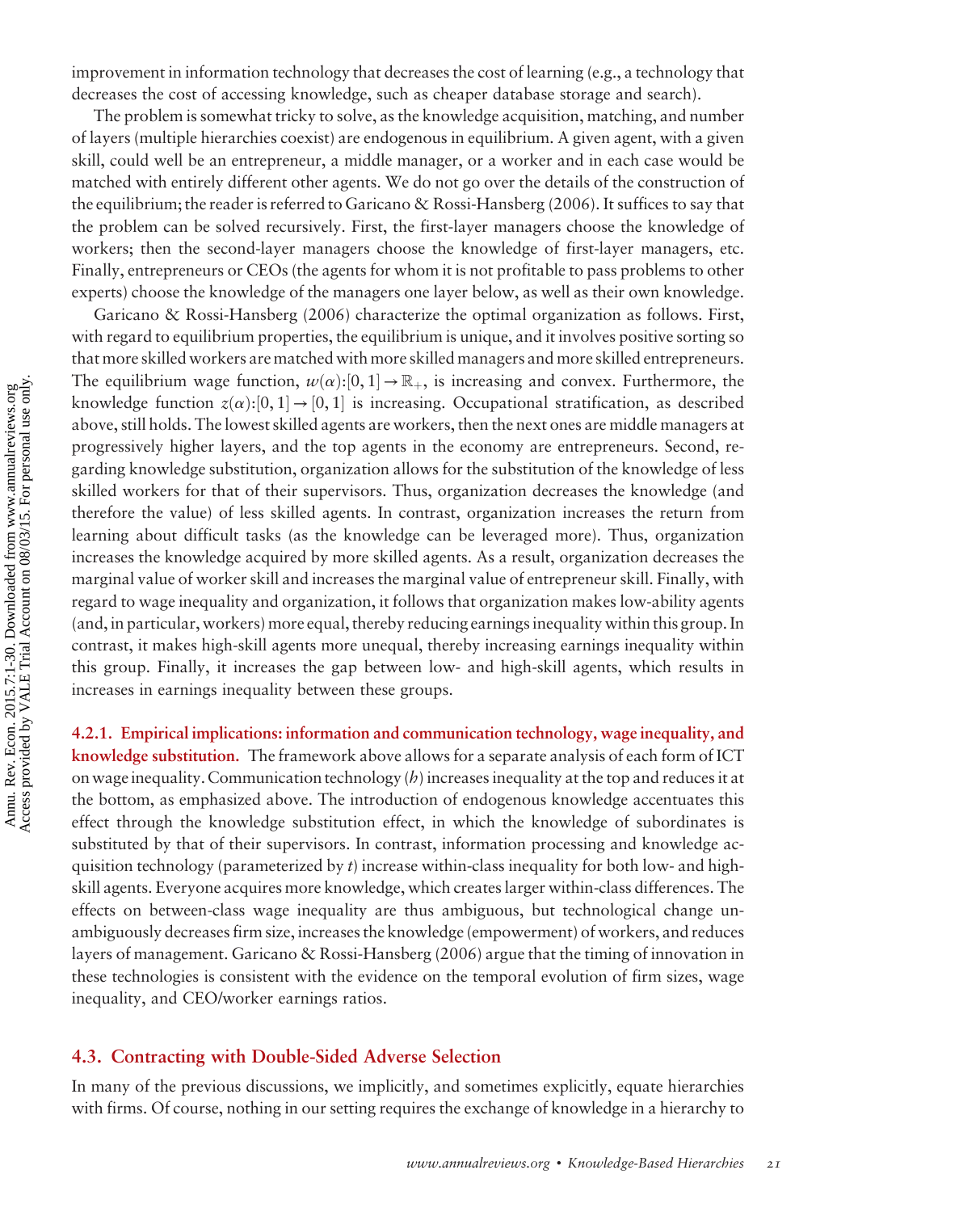take place within a firm. Garicano & Rossi-Hansberg (2006) show that, in a world with perfect information, consulting and referral markets can support the exact same equilibrium outcomes.

The above allocations put a high informational burden on agents. Absent some a priori knowledge about the persons conducting the exchange, both the difficulty of the questions posed to consultants and the knowledge of those consultants are hard to assess. A consultant could pretend to be more knowledgeable than he or she really is, and the agent asking for help could also misrepresent the difficulty of the question.

Such a setting with double-sided adverse selection is studied by Fuchs et al. (2015). They show that in the presence of these frictions, spot contracting is not efficient. However, they demonstrate that an ex ante, firm-like contractual arrangement uniquely delivers the first best outcome. This arrangement involves hierarchies in which consultants are full residual claimants of output and compensate producers via incentive contracts.

This characterization of the optimal ex ante contract looks very much like some firms in the knowledge-intensive sector (e.g., in professional services). There, the highest skilled agents hold all the equity and hire a number of less knowledgeable associates who are paid a combination of a fixed wage and a bonus for performance. Thus, the existence of these double-sided information problems shows why these knowledge-based hierarchies are often constituted as firms.

Relatedly, Acemoglu et al. (2014) consider the problem of crowdsourcing, in which a principal who owns a set of unsolved problems contracts with agents (either his or her employees or external contractors) who attempt to solve these problems. They show that the first best allocation of talent, which involves an endogenous hierarchy of problem solvers, is implementable regardless of informational asymmetries (see Fuchs et al. 2015 for a comparison of both approaches).

#### 5. INTERNATIONAL ORGANIZATIONS: TRADE AND OFFSHORING

The theories above are useful to study a variety of issues concerning international trade and offshoring (the formation of international organizations and production processes). We have studied these issues in a variety of papers, including Caliendo & Rossi-Hansberg (2012), for the case of international trade, and Antràs et al.  $(2006, 2008)$ , for the case of offshoring.<sup>25</sup>

#### 5.1. Trade and Organization

Assessing the impact of the large increases in international trade that the world has experienced in the past several decades involves understanding the effect that reductions in trade costs have had on the characteristics of producers and their labor force. Bernard  $\&$  Jensen (1997, 1999) initiated a large literature by pointing out the distinct characteristics of exporters relative to other firms. Melitz (2003) then provided the workhorse model to explain these observations using a mechanism that selected the best firms as exporters as the result of fixed exporting costs. In his model, organization does not play a role, so the marginal cost of a firm remains constant as it starts to export. A firm is a technology that is immutable to the markets in which it sells.

This is not the case once we introduce organization into the problem. Parallel to Section 3.2, as an exporter grows, for example, owing to a trade liberalization, it will do so by adding workers,

 $^{25}$ Gumpert (2014) provides a discussion of multinational firms and how they determine the hierarchical organization of headquarters and affiliate plants. Marin & Verdier (2010, 2008) and Marin et al. (2014) use the monitoring-based theory of organization to study offshoring and the organization of international production. Antràs & Rossi-Hansberg (2009) present a more general review on the large literature on organization and international production processes.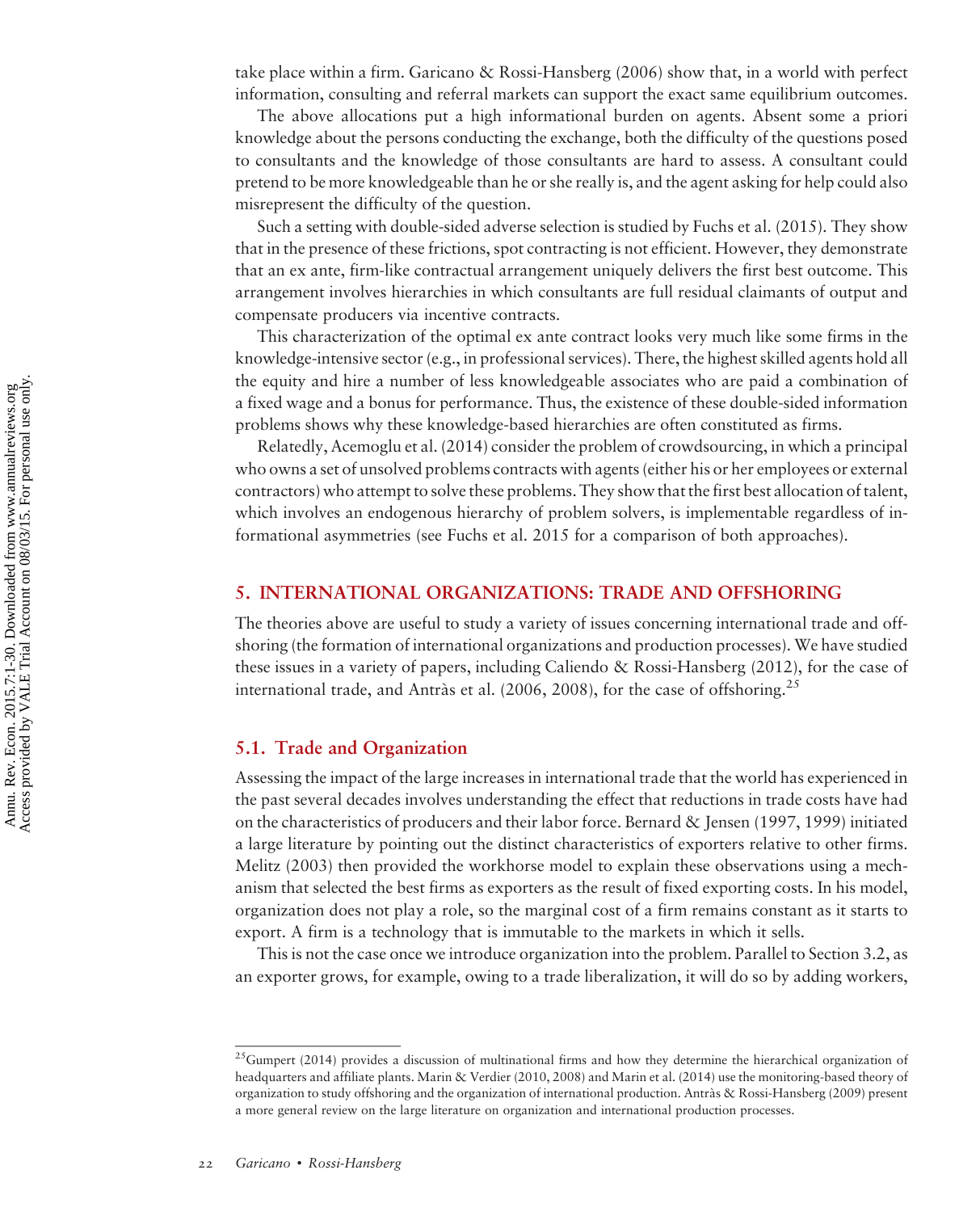sometimes layers, and will modify the knowledge and wages of its labor force accordingly. Furthermore, it will increase its productivity (but reduce its revenue-based productivity) as a result of that reorganization. The reverse is also true for nonexporters that tend to shrink or exit as a result of a bilateral trade liberalization, and will reduce their productivity.

The above reasoning implies that international trade, by changing the optimal production size of firms and therefore their organizational form, affects the efficiency of production of individual firms as well as aggregate productivity. Caliendo & Rossi-Hansberg (2012) show that the welfare gains from trade are declining in the communication costs,  $h$ , but increasing in the information costs,  $c$ . Trade allows firms to grow larger by selling to more markets. The larger scale makes using a large, more complex, organization economical. This channel leads to additional gains from trade. These additional gains are larger the more efficient is the organizational technology (namely, the lower are communication costs). In contrast, the additional gains are smaller if the costs of acquiring knowledge are smaller because, as underscored above, the purpose of organization is to economize on these costs. In fact, gains from trade converge to the ones in a standard Melitz model as c tends toward zero because in that case the organizational problem disappears.

#### 5.2. Offshoring and Organization

Antràs et al. (2006) address a different problem related to globalization: the formation of international production teams and its implications. Feenstra & Hanson (1997) and Goldberg  $\&$ Pavcnik (2007) show that globalization has led to increases in wage inequality among workers in less developed countries. This has been viewed as puzzling in the international trade literature because trade, either in goods or in tasks, should lead to increases in the price of the abundant factor, as dictated by the standard Heckscher-Ohlin logic.<sup>26</sup> This is, however, not necessarily the case once we analyze the matching between workers in global production teams.

Themodel in Antràs et al. (2006) is simple enough to be solved analytically. Consider the model used in Section 4.1 but with a uniform distribution of skills between 0 and  $u$  and the assumption that parameters are such that there are no self-employed agents. In this case, we can solve the system of two differential equations explicitly. The wage function for workers (agents with  $z \in [0, z^*(h, u)]$  is given by

$$
w(z) = z^*(b, u) - \sigma(b, u)(1 - z) + \frac{1}{2}bz^2.
$$
 (13)

The skill premium is just the derivative of Equation 13 with respect to  $z$ , namely,

$$
w'(z) = \sigma(h, u) + hz.
$$
\n(14)

The skill premium has two parts. The first term is the baseline price of a unit of skill and is determined by the supply and demand of skills in this economy. This is what we call the competition effect. The second term is increasing in the number of units of skill an individual possesses and increases with communication costs: the complementarity effect. The source of this effect is that having more units of skill allows the workers to be matched to better managers and earn more per unit of skill. As discussed above, this effect declines as teams get larger (which results from an

 $^{26}$ Grossman & Rossi-Hansberg (2008, 2012) analyze in detail the factor price implications of reductions in task trading costs in frameworks without hierarchical organization.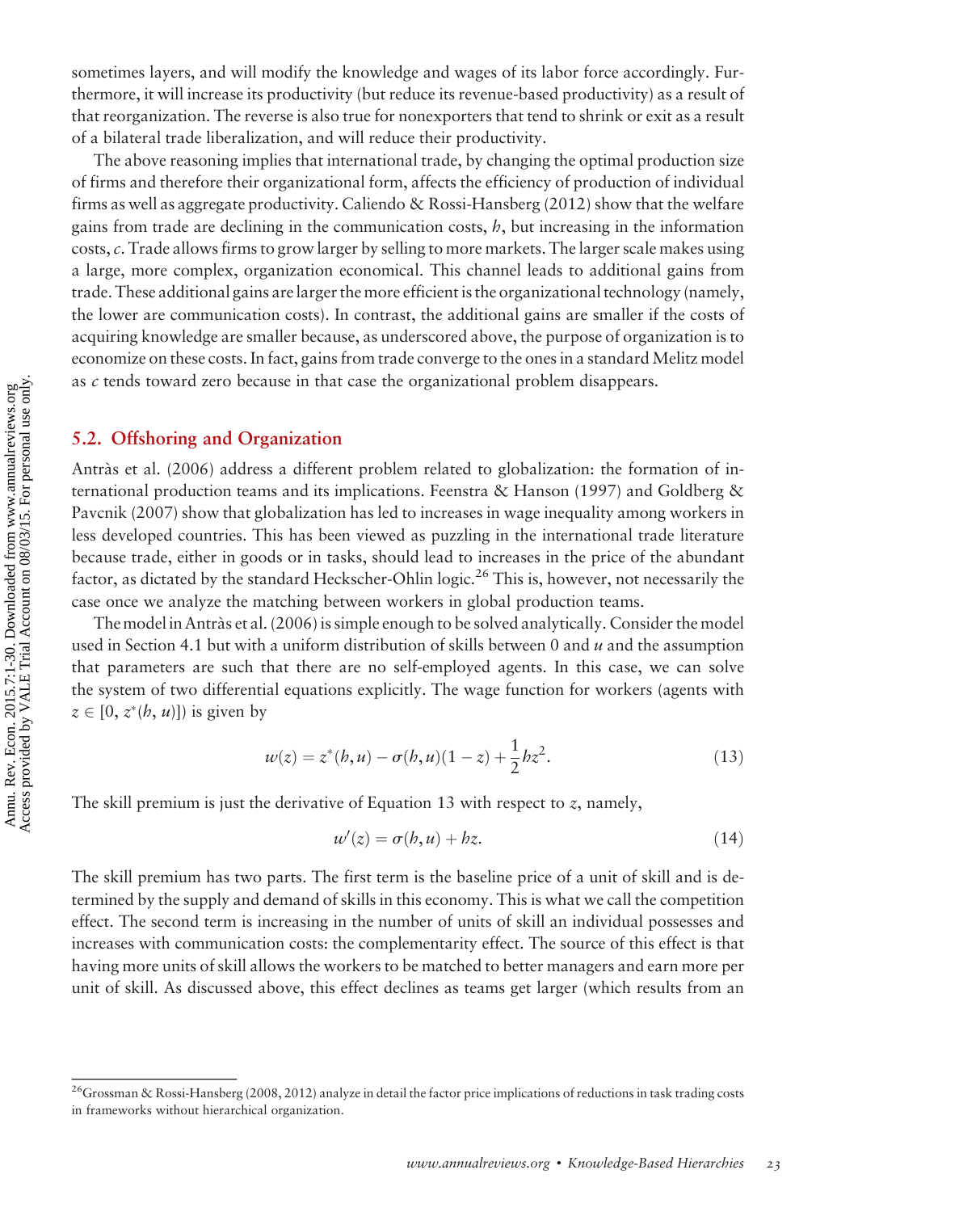improvement in communication costs). In the limit, as  $h$  goes toward zero, every agent works with the best manager, and this source of inequality disappears.

Globalization allows this economy to form international production teams with other economies that might have different distributions of skills. Call the economy above, with a distribution of skills between 0 and  $u$ , the South. To economize on parameters, let the North be identical but with  $u = 1.^{27}$  The result is a world economy with a mass of skills equal to 1 for  $z > u$  and equal to  $1 + 1/u$  for  $z < u$ .

The ability to form international production teams leads workers in the South to match with better managers in the North, which increases the price of a unit of skill in the South. Furthermore, for the worst workers, the complementarity effect increases as well because of the larger density of workers relative to managers. Finally, more Southern agents become workers, so there is a compositional effect that increases workers' wage inequality. Hence, consistent with empirical observations, wage inequality for Southern workers unambiguously rises. Firms in the South exit as a result of the formation of international teams.

In the North, the formation of international teams also leads to an increase in wage inequality among managers. Among workers, the baseline price of skill decreases (the relative number of unskilled workers in the world is larger than in the North), but they face the same enhanced complementarity effect. Thus, in the North, if communication technology is good enough so the first effect dominates, globalization can lead to a decrease in wage inequality at the bottom together with an increase in inequality at the top. This is exactly what happened in the United States in the past few decades, as discussed in the context of Figure 1. So superstars, and the shadow they cast on workers, can also be the result of reductions in offshoring costs.

#### 6. EMPIRICS OF HIERARCHIES

The importance of the hierarchical structure of organizations for worker, firm, and aggregate outcomes is not obvious. Even though the theory discussed above can forcefully make the claim that worker, firm, and economy-wide performance can be affected by the way agents organize in production teams, it could be the case that in reality firms just expand by replicating their operations. The returns to an individual's skill and knowledge could be independent of the other agents he or she works with. That the models above are consistent with the facts presented in Section 2 provides only indirect evidence in favor of these theories. We discuss below some more direct evidence that fails to falsify the mechanisms we have emphasized.

#### 6.1. Firm Growth, Reorganization, and Wages

Caliendo et al. (2015) use French firm- and worker-level data to analyze the relationship among firm characteristics, firm growth, and a firm's organization. To do so, they use wages as their measure of worker skill and/or knowledge and divide the firm into layers using hierarchical occupational definitions. The hierarchical definitions identify a maximum of four layers per firm.<sup>28</sup>

<sup>&</sup>lt;sup>27</sup>Here we only study the implications from offshoring to a particular country. Antràs et al. (2008) study the role of local communication technology and the distribution of skills in making agents in target countries more attractive as production partners.

 $^{28}$ Caliendo et al. (2015) use a match of the Bénéfice Réel Normal data set, which includes firm balance sheet information, and the Déclarations Annuel des Données Sociales data set, which includes worker-level occupation, hours of work, and earnings of salaried employees.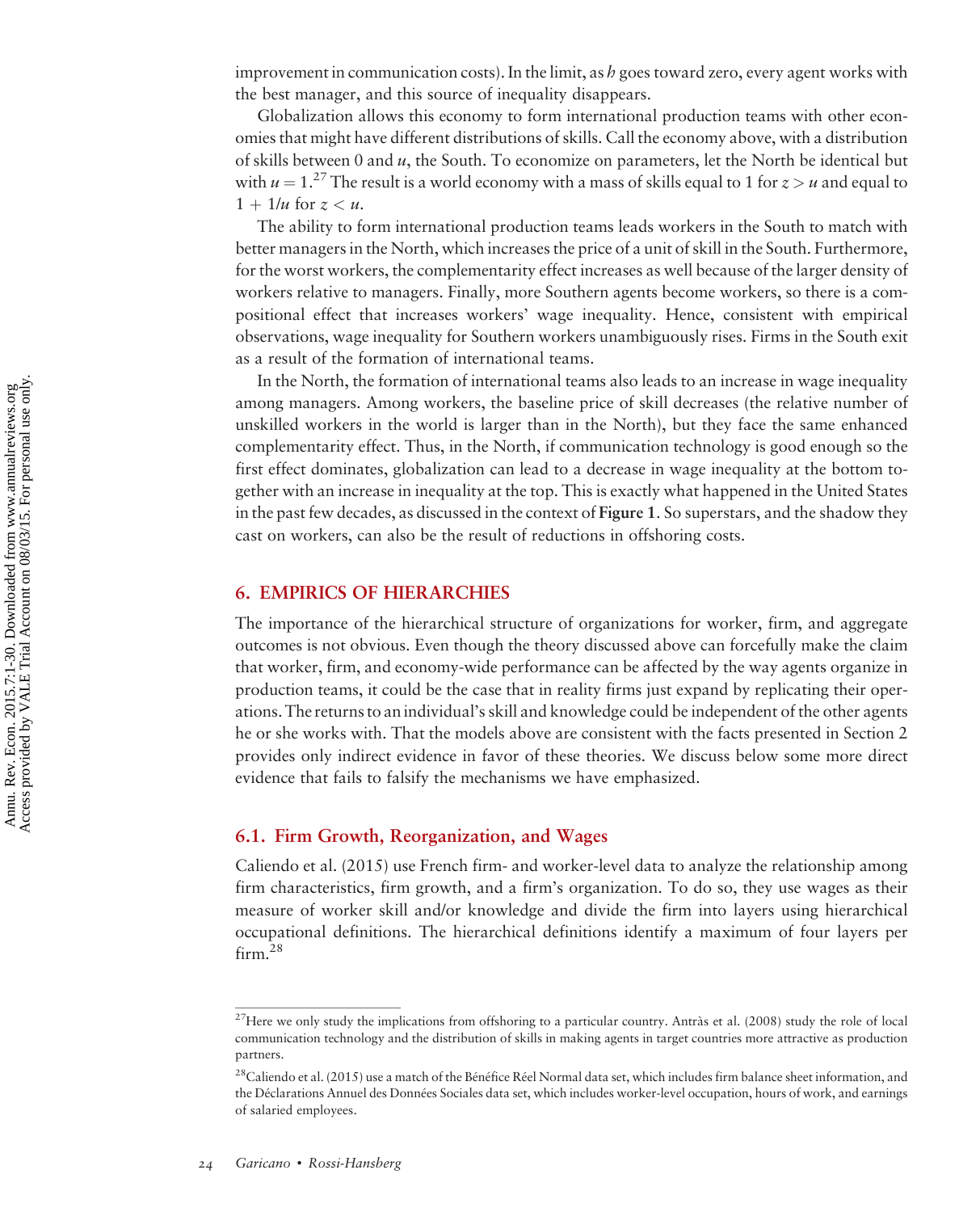These data allow the authors to create a picture of the organization of French manufacturing firms between 2002 and 2007. Importantly, their study uses a large institutional data set instead of more specialized data sets of a few firms, as in previous studies.<sup>29</sup> The authors can follow firms, and the wages they pay in each occupation, as they add and drop layers over time (namely, as they hire workers in a hierarchical occupation in which they did not employ anyone before). Figure 5 presents the resulting representative hierarchies, divided by the number of layers, for 553,125 firmyear observations. The results are quite stark. Firms with more layers are larger in terms of valueadded and total hours of work employed and pay higher hourly wages on average. Furthermore, a vast majority of them are hierarchical in that those with higher layers employ less hours and pay higher hourly wages.

The results also show that transitions between layers are quite common, but mostly occur by adding or dropping one layer. Furthermore, the probability of adding (dropping) a layer is increasing (decreasing) in a firm's value-added. Caliendo et al. (2015) also show that when firms expand or contract substantially, they tend to reorganize by adding or dropping layers. Dropping and adding layers are also associated with internal changes in the characteristics and wages of the employees of the firm. Figure 5 shows that firms with only one layer pay their labor force on average 27.17 2005 euros per hour. In contrast, firms with two layers pay the workers at the bottom only 18.15 euros and firms with three layers pay only 16.91 euros. That is, as firms add layers, they hire workers in pre-existing layers that earn on average less. This is the case for all comparisons in Figure 5. Of course, these figures average over firms that are heterogeneous in a variety of dimensions, so these results might be generated by compositional effects. In their paper, Caliendo et al. (2015) show that the reduction in average wages in all pre-existing layers is present for all transitions in firms with any number of layers when one uses time-series evidence with firm fixed effects. Furthermore, as the theory predicts, this reduction (increase) in wages is only present when firms add (drop) layers and not when they expand or contract without reorganizing. In that case, as the theory above predicts, average wages in a layer grow when the firm expands and decline when it contracts.<sup>30</sup>

Overall, these results show that layers of management vary systematically with firm characteristics. Firms seem to actively manage their production hierarchy. It is important then to condition on reorganization when analyzing changes in firm characteristics. Moreover, the impact of any economy-wide change that affects firm size will be mediated by these reorganizations. For example, the routinization of work (as firms grow and add more layers) reduces the knowledge and wages of workers in the middle of the wage distribution the most. Look at the top managers in four-layer firms in Figure 5, who make on average 87.66 euros per hour. Their direct subordinates make only 43.6 euros rather than the 57.43 euros agents in the same layer make in three-layer firms.

#### 6.2. Sorting, Spans of Control, and the Distribution of Wages

Several papers have studied the effect of larger spans of control on wages. Both Smeets & Warzynski (2008) and Fox (2009) find a positive effect of the number of subordinates, and the level of

<sup>&</sup>lt;sup>29</sup>The previous literature on organizational form has used very detailed information on a small set of firms. The best examples are Baker et al. (1994) and Baker & Holmstrom (1995), who analyze one firm. Other studies such as Rajan & Wulf (2006) and Guadalupe & Wulf (2010) employ data sets with a few hundred firms. Caroli & Van Reenen (2001) use larger surveys of English and French firms but do not focus on the hierarchical structure of firms.

 $30$ Tåg (2013) replicates many of these qualitative results for Swedish firms, and ongoing projects have also replicated them for Danish and Portuguese firms.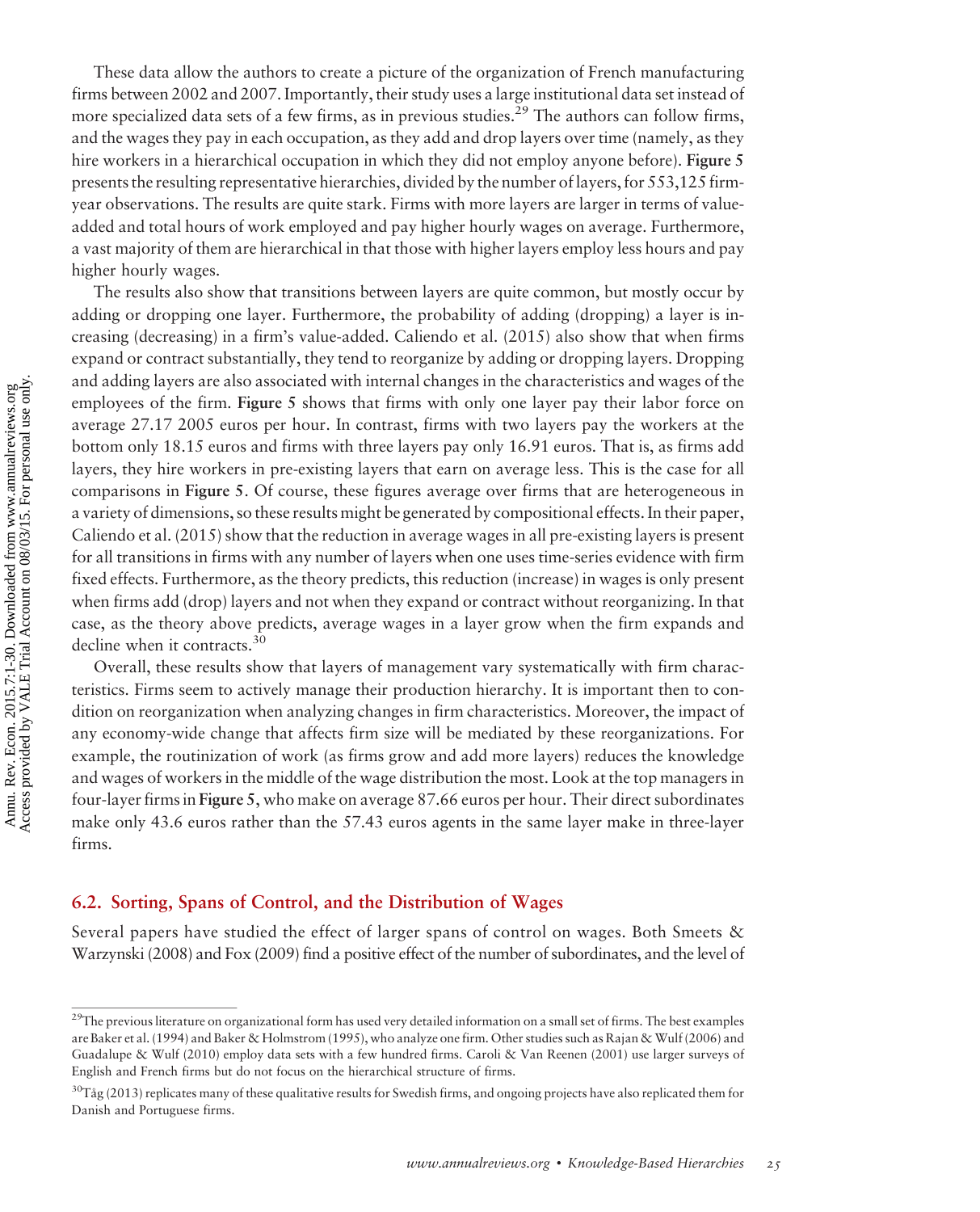

Representative hierarchies in France. The figure shows the average wage in 2005 euros in each layer on the vertical axis and the number of hours, normalized by the number of hours in the top layer, on the horizontal axis. Figure reproduced from Caliendo et al. (2015), figure 5.

responsibility, on wages, the former for a large European firm and the latter for Swedish and US firms [see also the classic study by Brown & Medoff (1989) that relates firm size and wages]. Using 1992 census data for US law firms,<sup>31</sup> Garicano & Hubbard (2007, 2012) compare earnings among individuals who ranked the same hierarchically and show that those who work with more associates per partner (i.e., more workers per manager) earn more.

Garicano & Hubbard (2012) go further and present evidence that associate earnings are higher at offices in which partner earnings are higher. Although this does not necessarily reflect that associates' and partners' abilities are positively correlated (it could be driven by office-level demand shocks), this evidence is certainly consistent with equilibria with positive assortative matching. The authors also find that lawyers are stratified as in the model in Section 4.1. Namely, independent lawyers' earnings are in between those of associates and partners in large law firms.<sup>32</sup>

<sup>&</sup>lt;sup>31</sup>The data cover the entire legal industry in the United States from the 1992 Census of Service Industries, which had a questionnaire specific for law firms.

<sup>&</sup>lt;sup>32</sup>The exception involves very large cities in which associates of large law firms sometimes can earn more than independent lawyers, which is perhaps a sign that in large cities law firms have more than two layers, with some associates operating in middle-rank positions.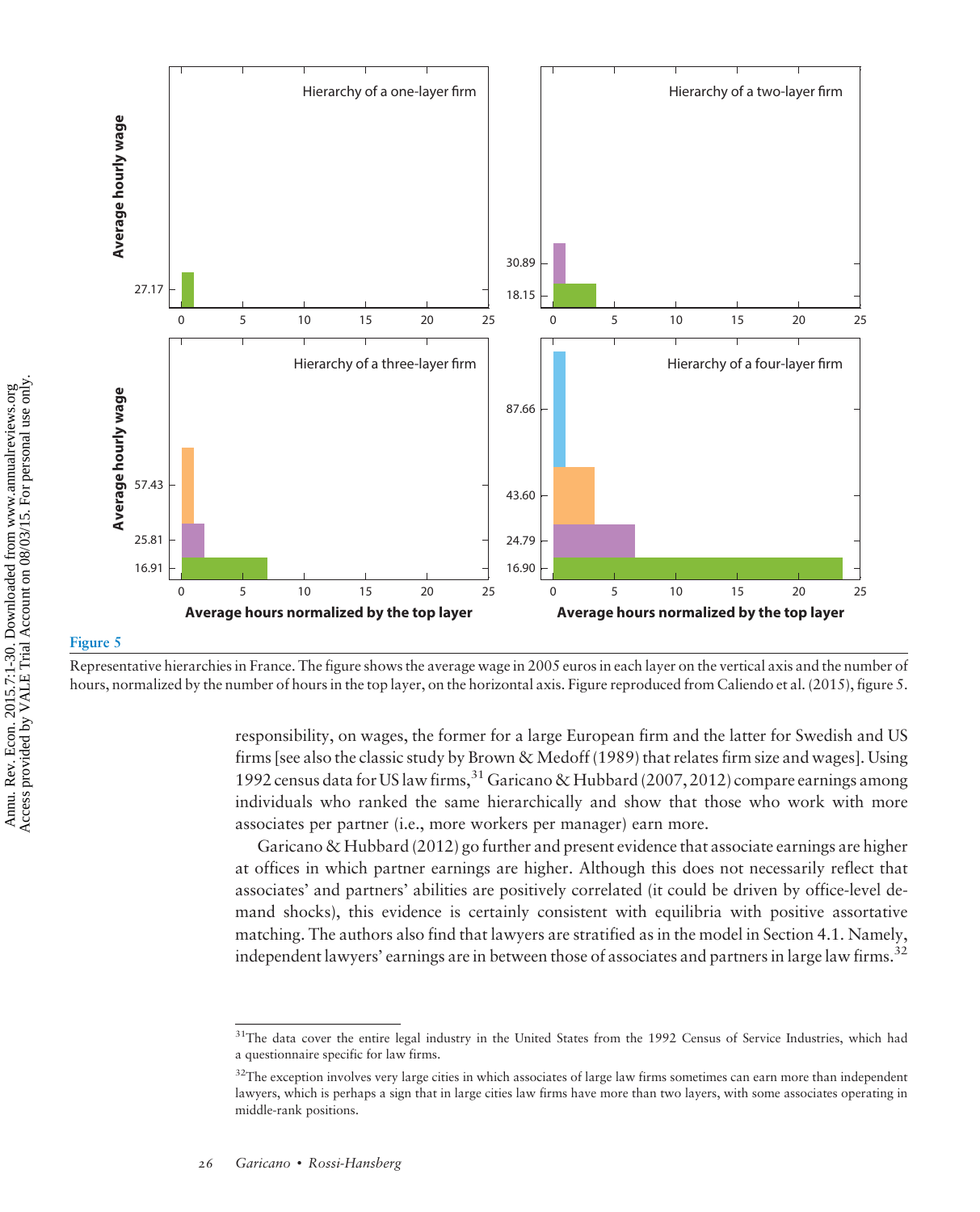#### 6.3. Information Technology and the Organization of Work

Bloom et al. (2014) aim to separate the two distinct components of ICT along the lines of our work here. Their test involves a key prediction of the theory: Lower information costs shift decisions to lower layers, whereas lower communication costs shift them to higher ones. The authors test this using decisions shifted both from the bottom to the middle of the hierarchy and from the middle to the top. They rely on a proprietary firm survey on management practices, which they merge with private sector data on the use of ICT by 1,000 firms. Although they do not make any causal claims for their mechanism, they indeed find that network technologies (a communication technology) result in autonomy shifting from plant managers up to the center and from workers up to plant managers. In contrast, the two information technologies they study lead to more decentralized decision making. This is the first paper that, thanks to the rich data available, can empirically evaluate the direct implications of the knowledge-based hierarchy model concerning the different effects of ICT.<sup>33</sup>

#### 7. THE ROAD AHEAD

We argue in this article that understanding equilibrium outcomes through the lens of theories that put at their core knowledge-based hierarchies can illuminate a variety of economic phenomena. The way in which individuals organize in teams to produce determines the productivity of these teams, as well as the rewards that individuals can command for their work. Once we view economics through this organizational lens, the evolution of technology, and its distinct forms, takes on a different meaning. Communication technologies enhance the hierarchy by making it a better technology to economize on knowledge. Information technology makes knowledge cheaper and therefore organization less useful. We argue above that the evolution of wage inequality in the different parts of the income distribution can be well understood as a response to the important changes in ICT we have observed in the past few decades. Communication technology is highlighting the advantages of superstars and is making the less skilled more equal, thereby hurting the middle class. This is what we have termed the shadow of superstars.

Of course, much work is still needed to develop the core theories, implications, and empirical evidence that ensue from this organization-based view of economics and, specifically, the view centered on knowledge-based hierarchies. Particularly promising, we believe, are three avenues. The first one involves dynamics and economic development. Section 3.3 outlines some of our work on the topic, but much more is needed. In particular, we need theories in which agents decide on the timing of the development of heterogeneous hierarchies. Furthermore, we need to link hierarchies with the career paths of individuals and see whether progressive promotions within and across organizations can explain the facts on individual wage dynamics over the life cycle.<sup>34</sup>

Second, these frameworks should be used to evaluate a variety of tax policies, and other distortions, that affect the labor market, firm characteristics, and international transactions. The effect of firm size distortions, as studied by Garicano et al. (2013), and in the context of knowledgebased hierarchies by Torres-Coronado (2014), is a good example. There is room for much more work analyzing the effect of minimum wages, other forms of corporate taxation and subsidies,

<sup>33</sup>Studying the introduction of information technology-based credit scoring models in a Colombian bank, Paravisini & Schoar (2012) also find evidence that improvements in information technology decentralize decisions by making managers dedicate more time to the hardest decisions.

<sup>&</sup>lt;sup>34</sup>Some papers, such as Roys & Seshadri (2014), are starting to make progress on this front.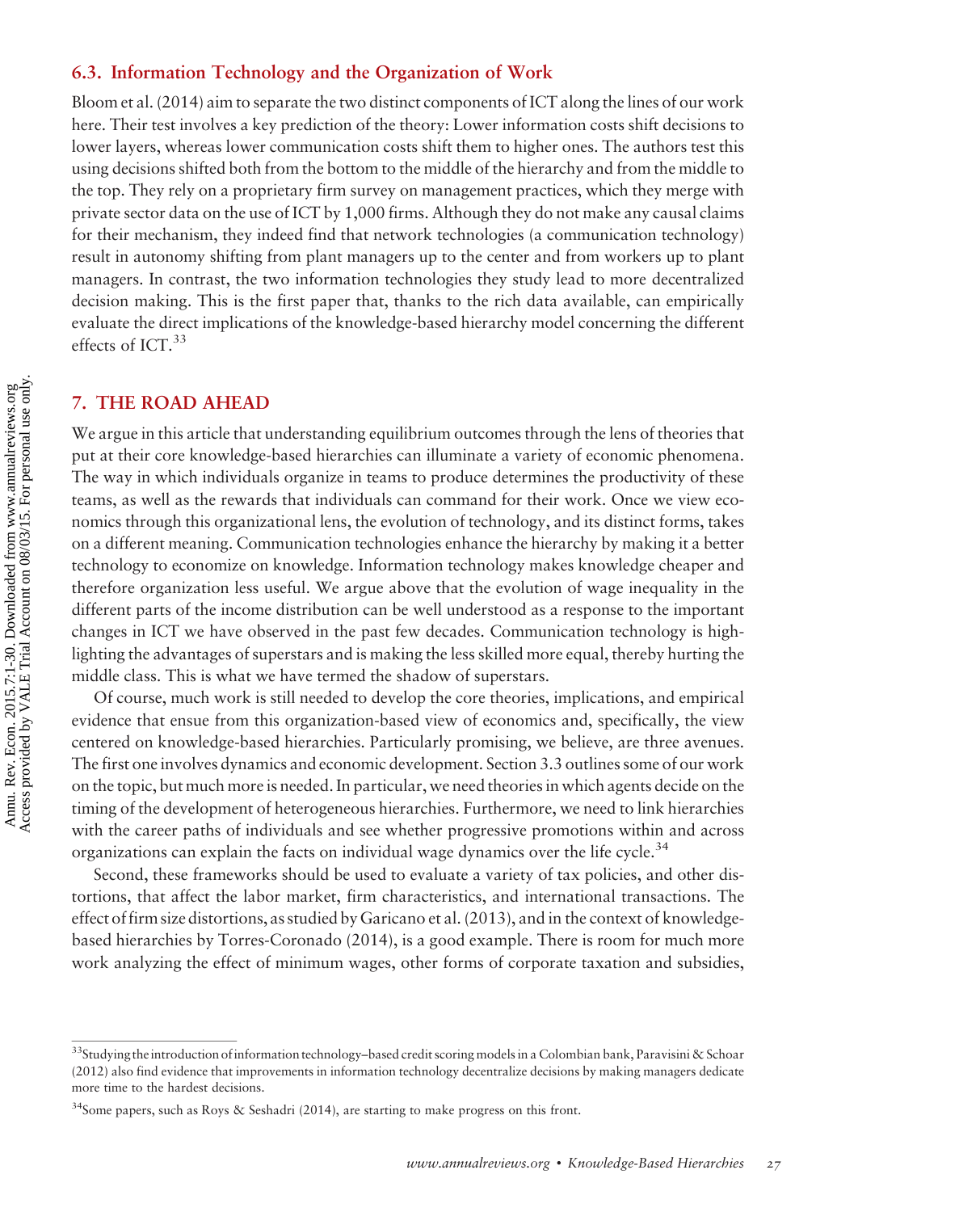place-based policies that affect the spatial location of firms and therefore their organization, education and training subsidies, and many others.

Finally, a lot more empirical work is needed. The evidence in Section 6 establishes the basic empirical credibility of this approach. But much more empirical work is required to understand the effect that different economic shocks have on the organizations that we see in equilibrium and the implied distribution of wages. In particular, we need causal evidence of the effect of specific shocks, such as trade liberalizations, policy reforms, or idiosyncratic firm-specific demand and productivity shocks, on organization. We also need better evidence of the effects that the large changes in technology, and specifically ICT, have had on the actual changes in organizations and labor market outcomes that we have observed. Can we establish an unequivocal causal link? Can we assess the magnitudes of these effects?

One could continue this list, of course. Can these organization-based theories explain the productivity gap between firms in developed and developing countries? Can they explain business cycle issues such as slow recoveries and asymmetric cycles? We think that they can and that they will, but we are still far from getting there. In writing an article such as this one, one is always left somewhat encouraged by the road traveled but also awed by the enormity of the task ahead. Undoubtedly, we focus unfairly on the part of this endeavor that we have contributed to. We apologize for this and encourage others to actively participate in this agenda.

#### DISCLOSURE STATEMENT

The authors are not aware of any affiliations, memberships, funding, or financial holdings that might be perceived as affecting the objectivity of this review.

#### ACKNOWLEDGMENTS

We thank Pol Antràs, Lorenzo Caliendo, Bob Lucas, Ferdinando Monte, and Steve Redding for useful comments. Ricardo Reyes-Heroles provided excellent research assistance.

#### LITERATURE CITED

- Acemoglu D. 1999. Changes in unemployment and wage inequality: an alternative theory and some evidence. Am. Econ. Rev. 89:1259–78
- Acemoglu D. 2002. Technical change, inequality, and the labor market. J. Econ. Lit. 40:7–72
- Acemoglu D, Autor D. 2011. Skills, tasks and technologies: implications for employment and earnings. In Handbook of Labor Economics, Vol. 4, ed. D Card, O Ashenfelter, pp. 1043–171. Amsterdam: North-Holland

Acemoglu D, Mostagir M, Ozdaglar A. 2014. Managing innovation in a crowd. NBER Work. Pap. 19852 Aghion P, Howitt P. 1992. A model of growth through creative destruction. Econometrica 60:323–51

Antràs P, Garicano L, Rossi-Hansberg E. 2006. Offshoring in a knowledge economy. Q. J. Econ. 121:31–77

- Antràs P, Garicano L, Rossi-Hansberg E. 2008. Organizing offshoring: middle managers and communication costs. In The Organization of Firms in a Global Economy, ed. E Helpman, D Marin, T Verdier, pp. 311–39. Boston, MA: Harvard Univ. Press
- Antràs P, Rossi-Hansberg E. 2009. Organizations and trade. Annu. Rev. Econ. 1:43–64
- Arrow K. 1974. The Limits of Organization. New York: Norton

Autor D, Katz L, Kearney M. 2006. The polarization of the U.S. labor market. Am. Econ. Rev. 96:189–94

- Autor D, Katz L, Kearney M. 2008. Trends in U.S. wage inequality: revising the revisionists. Rev. Econ. Stat. 90:300–23
- Autor D, Levy F, Murnane R. 2003. The skill content of recent technological change: an empirical exploration. Q. J. Econ. 118:1279–333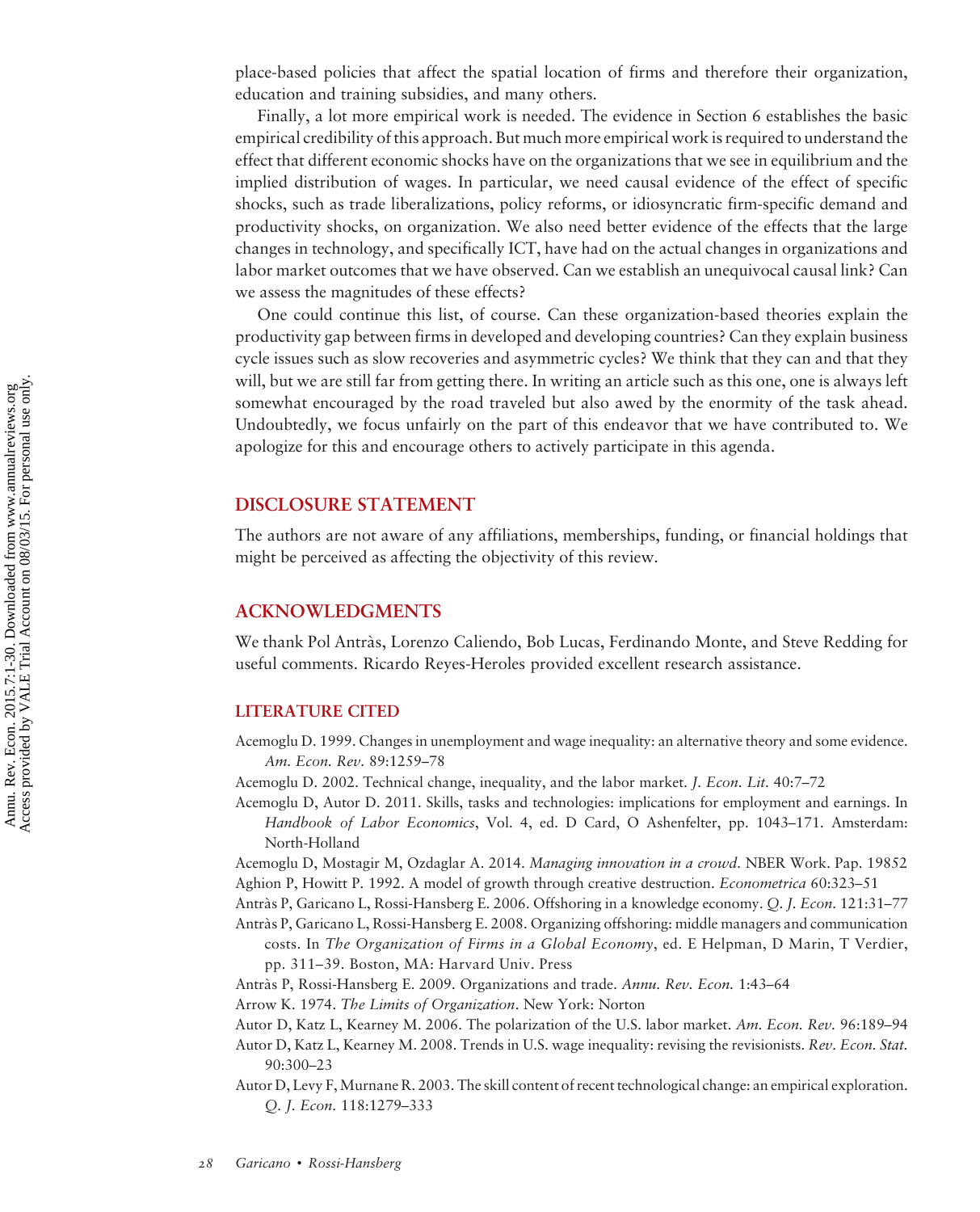Baker G, Gibbs M, Holmstrom B. 1994. The wage policy of a firm. Q. J. Econ. 109:921–55

- Baker G, Holmstrom B. 1995. Internal labor markets: too many theories, too little evidence. Am. Econ. Rev. 85:255–59
- Bernard A, Jensen JB. 1997. Exporters, skill upgrading and the wage gap. J. Int. Econ. 42:3–31
- Bernard A, Jensen JB. 1999. Exceptional exporter performance: cause, effect, or both? J. Int. Econ. 47:1–25
- Bloom N, Sadun R, Garicano L, Van Reenen J. 2014. The distinct effects of information technology and communication technology on firm organization. Manag. Sci. 60:2859–85
- Brown C, Medoff J. 1989. The employer size-wage effect. J. Polit. Econ. 97:1027–59
- Caliendo L, Monte F, Rossi-Hansberg E. 2015. The anatomy of French production hierarchies. J. Polit. Econ. In press
- Caliendo L, Rossi-Hansberg E. 2012. The impact of trade on organization and productivity. Q. J. Econ. 127:1393–467
- Calvo G, Wellisz S. 1978. Supervision, loss of control, and the optimum size of the firm. J. Polit. Econ. 86:943–52
- Caroli E, Van Reenen J. 2001. Skill-biased organizational change? Evidence from a panel of British and French establishments. Q. J. Econ. 116:1449–92
- Chandler A. 1977. The Visible Hand: The Managerial Revolution in American Business. Cambridge, MA: Belknap
- Chen C. 2014. Management quality, firm organization and international trade. Unpublished manuscript, Univ. Hong Kong
- Crémer J, Garicano L, Prat A. 2007. Language and the theory of the firm. Q. J. Econ. 122:373–407
- Demsetz H. 1988. The theory of the firm revisited. J. Law Econ. Organ. 4:141–61
- Feenstra R, Hanson G. 1997. Foreign direct investment and relative wages: evidence from Mexico's maquiladoras. J. Int. Econ. 42:371–93
- Fox J. 2009. Firm-size wage gaps, job responsibility, and hierarchical matching. J. Labor Econ. 27:83–126
- FuchsW, Garicano L, Rayo L. 2015. Optimal contracting and the organization of knowledge. Rev. Econ. Stud. In press
- Gabaix X, Landier A. 2008. Why has CEO pay increased so much? Q. J. Econ. 123:49–100
- Garicano L. 2000. Hierarchies and the organization of knowledge in production. *J. Polit. Econ.* 108:874–904
- Garicano L, Hubbard T. 2007. Managerial leverage is limited by the size of the market: theory and evidence from the legal services industry. J. Law Econ. 50:1–44
- Garicano L, Hubbard T. 2012. Learning about the nature of production from equilibrium assignment patterns. J. Econ. Behav. Organ. 84:136–53
- Garicano L, Lelarge C, Van Reenen J. 2013. Firm size distortions and the productivity distribution: evidence from France. Unpublished manuscript, London Sch. Econ.
- Garicano L, Rossi-Hansberg E. 2004. Inequality and the organization of knowledge. Am. Econ. Rev. 94:197–202
- Garicano L, Rossi-Hansberg E. 2006. Organization and inequality in a knowledge economy. Q. J. Econ. 121:1383–435
- Garicano L, Rossi-Hansberg E. 2012. Organizing growth. J. Econ. Theory 147:623–56
- Garicano L, Van Zandt T. 2013. Hierarchies and the division of labor. In Handbook of Organizational Economics, ed. R Gibbons, J Roberts, pp. 604–54. Princeton, NJ: Princeton Univ. Press
- Geanakoplos J, Milgrom P. 1991. A theory of hierarchies based on limited managerial attention. *J. Jpn. Int.* Econ. 5:205–25
- Geerolf F. 2014. A static and microfounded theory of Zipf's law for firms and of the top labor income distribution. Unpublished manuscript, Univ. Calif., Los Angeles
- Goldberg P, Pavcnik N. 2007. Distributional effects of globalization in developing countries. J. Econ. Lit. 45:39–82
- Goldin C, Katz LF. 2009. The Race Between Education and Technology. Cambridge, MA: Harvard Univ. Press
- Grossman G, Helpman E. 1991. Quality ladders in the theory of growth. Rev. Econ. Stud. 58:43–61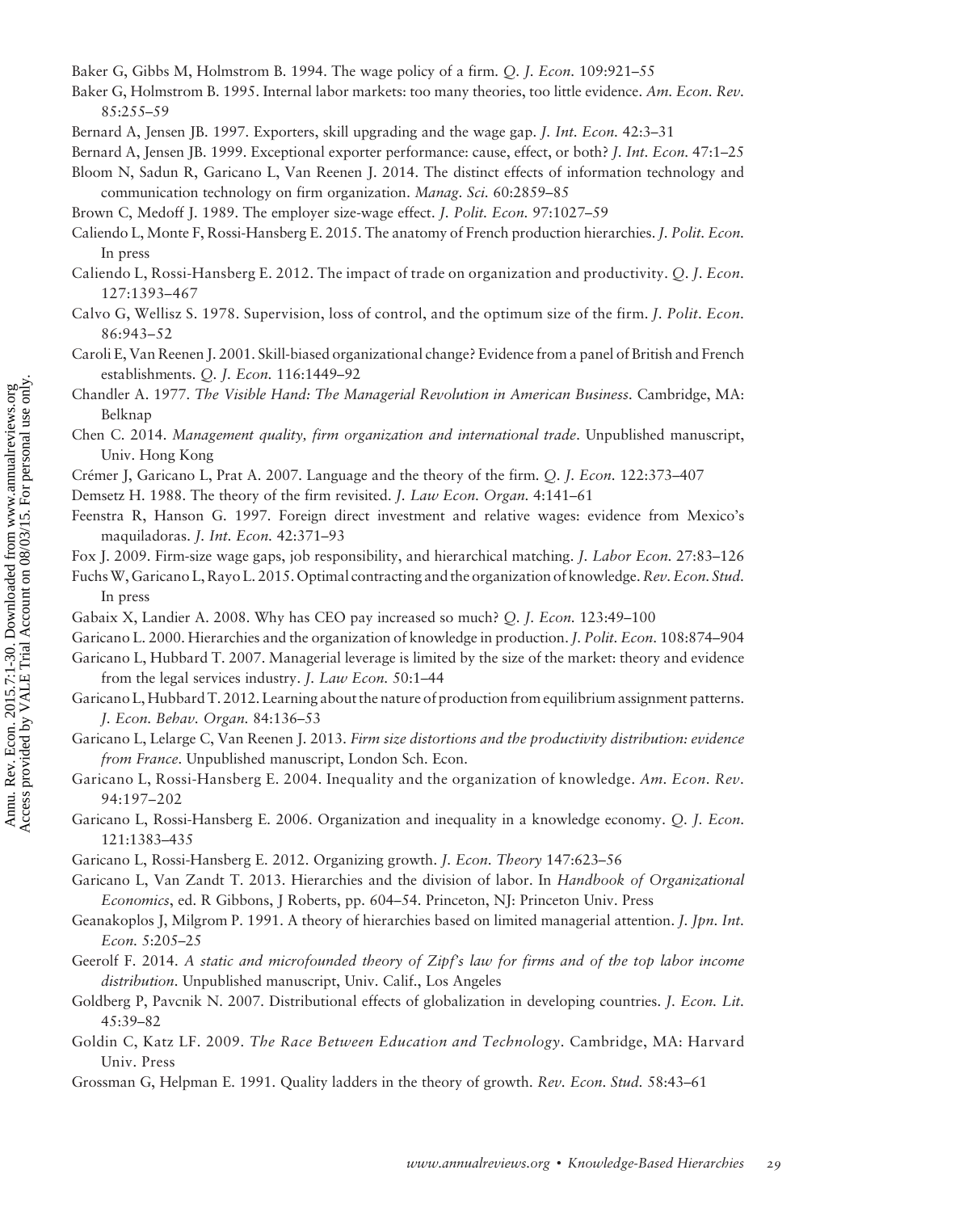Grossman G, Rossi-Hansberg E. 2008. Trading tasks: a simple theory of offshoring. Am. Econ. Rev. 98:1978–97

Grossman G, Rossi-Hansberg E. 2012. Task trade between similar countries. Econometrica 80:593–629

Guadalupe M, Wulf J. 2010. The flattening firm and product market competition: the effect of trade liberalization on corporate hierarchies. Am. Econ. J. Appl. Econ. 2:105–27

- Gumpert A. 2014. The organization of knowledge in multinational firms. Unpublished manuscript, Univ. Munich
- Ijiri Y, Simon H. 1964. Business firm growth and size. Am. Econ. Rev. 54:77–89
- Katz L, Murphy K. 1992. Changes in relative wages, 1963–1987: supply and demand factors. Q. J. Econ. 107:35–78
- Knight F. 1921. Risk, Uncertainty and Profit. Boston, MA: Hart, Schaffner and Marx
- Kremer M, Maskin E. 1996. Wage inequality and segregation by skill. NBER Work. Pap. 5718
- Lemieux T. 2006. Postsecondary education and increasing wage inequality. Am. Econ. Rev. 96:195–99
- Lucas R Jr. 1978. On the size distribution of business firms. Bell J. Econ. 9:508–23
- Manne H. 1965. Mergers and the market for corporate control. J. Polit. Econ. 73:110–20
- Marin D, Schymik J, Tarasov A. 2014. *Trade in tasks and the organization of firms*. Unpublished manuscript, Univ. Munich
- Marin D, Verdier T. 2008. Competing in organizations: firm heterogeneity and international trade. In The Organization of Firms in a Global Economy, ed. E Helpman, D Marin, T Verdier, pp. 142–72. Boston, MA: Harvard Univ. Press
- Marin D, Verdier T. 2010. Corporate hierarchies and international trade: theory and evidence. Unpublished manuscript, Univ. Munich
- Mayer T. 1960. The distribution of ability and earnings. Rev. Econ. Stat. 42:189–95
- Melitz M. 2003. The impact of trade on intra-industry reallocations and aggregate industry productivity. Econometrica 71:1695–725
- Paravisini D, Schoar A. 2012. The information and agency effects of scores: randomized evidence from credit committees. Unpublished manuscript, London Sch. Econ.
- Piketty T. 2014. Capital in the Twenty-First Century. Cambridge, MA: Belknap
- Prescott EC, Boyd JH. 1987. Dynamic coalitions: engines of growth. Am. Econ. Rev. 77:63–67
- Prescott EC, Visscher M. 1980. Organization capital. J. Polit. Econ. 88:446-61
- Qian Y. 1994. Incentives and loss of control in an optimal hierarchy. Rev. Econ. Stud. 61:527–44
- Radner R. 1993. The organization of decentralized information processing. Econometrica 61:1109–46
- Rajan R, Wulf J. 2006. The flattening firm: evidence on the changing nature of firm hierarchies from panel data. Rev. Econ. Stat. 88:759–73
- Rosen S. 1981. The economics of superstars. Am. Econ. Rev. 71:845–58
- Rosen S. 1982. Authority, control, and the distribution of earnings. Bell J. Econ. 13:311–23
- Roys N, Seshadri A. 2014. *Economic development and the organization of production*. Unpublished manuscript, Univ. Wisconsin–Madison
- Sattinger M. 1993. Assignment models of the distribution of earnings. J. Econ. Lit. 31:831–80
- Schumpeter J. 1942. Capitalism, Socialism and Democracy. New York: Routledge
- Smeets V, Warzynski F. 2008. Too many theories, too few facts? What the data tell us about the link between span of control, compensation and career dynamics. Labour Econ. 15:687–703
- Tåg J. 2013. Production hierarchies in Sweden. Econ. Lett. 121:210–13
- Torres-Coronado J. 2014. Size-dependent firm regulations and the return to skill in a many-to-one assignment model. Unpublished manuscript, ITESM, Mexico City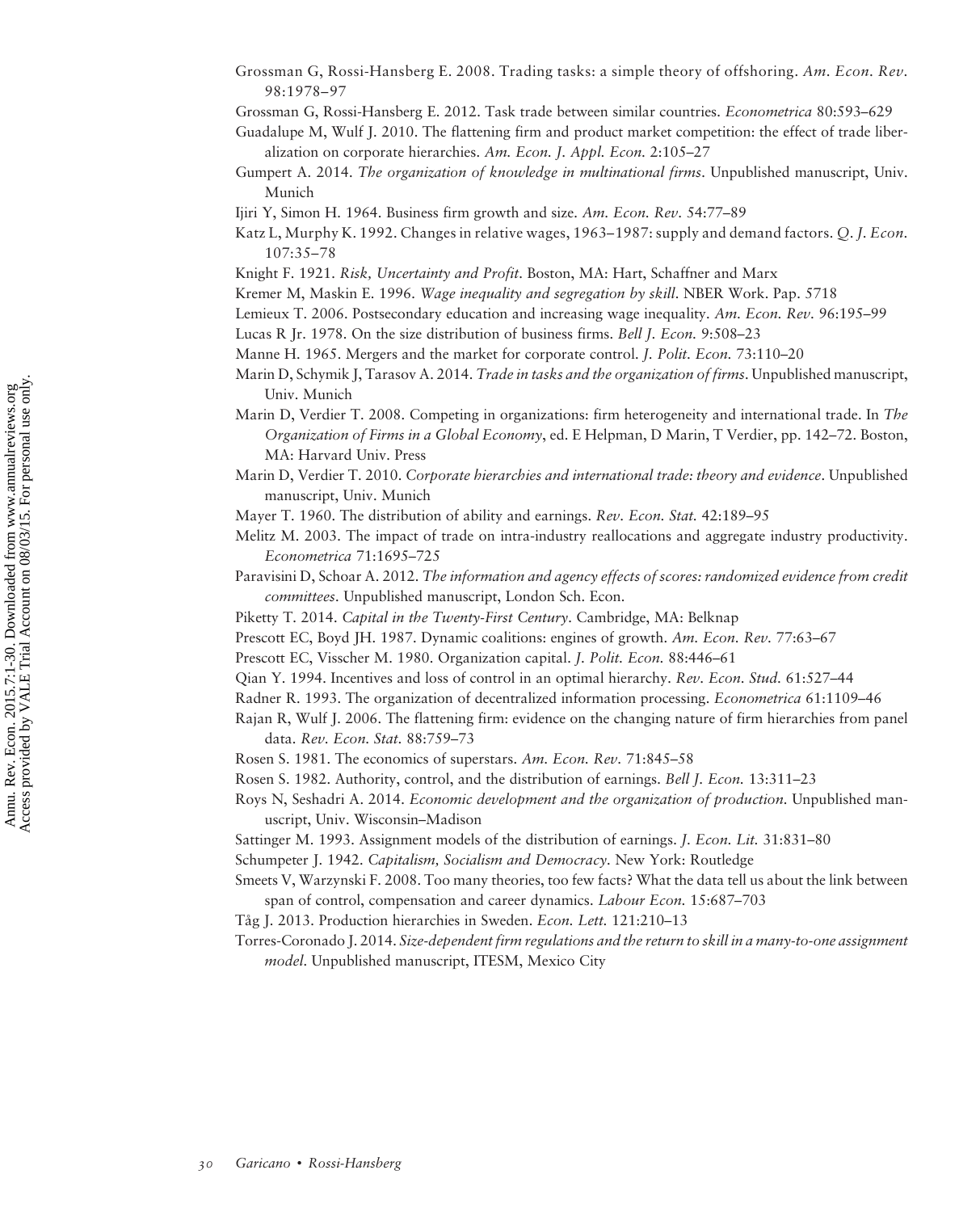Annual Review of Economics

# Annu. Rev. Econ. 2015.7:1-30. Downloaded from www.annualreviews.org<br>Access provided by VALE Trial Account on 08/03/15. For personal use only. Access provided by VALE Trial Account on 08/03/15. For personal use only.Annu. Rev. Econ. 2015.7:1-30. Downloaded from www.annualreviews.org

## Contents Volume 7, 2015

| Knowledge-Based Hierarchies: Using Organizations to Understand the<br>Economy                                                                                |
|--------------------------------------------------------------------------------------------------------------------------------------------------------------|
| Beyond Ricardo: Assignment Models in International Trade                                                                                                     |
| The Roots of Gender Inequality in Developing Countries                                                                                                       |
| Reconciling Micro and Macro Labor Supply Elasticities: A Structural<br>Perspective                                                                           |
| International Trade, Multinational Activity, and Corporate Finance                                                                                           |
| Policy Implications of Dynamic Public Finance<br>Mikhail Golosov and Aleh Tsyvinski147                                                                       |
| Media and Politics                                                                                                                                           |
| Forecasting in Nonstationary Environments: What Works and What Doesn't<br>in Reduced-Form and Structural Models<br>Raffaella Giacomini and Barbara Rossi 207 |
| Political Decentralization                                                                                                                                   |
| Household Debt: Facts, Puzzles, Theories, and Policies                                                                                                       |
| Making Progress on Foreign Aid                                                                                                                               |